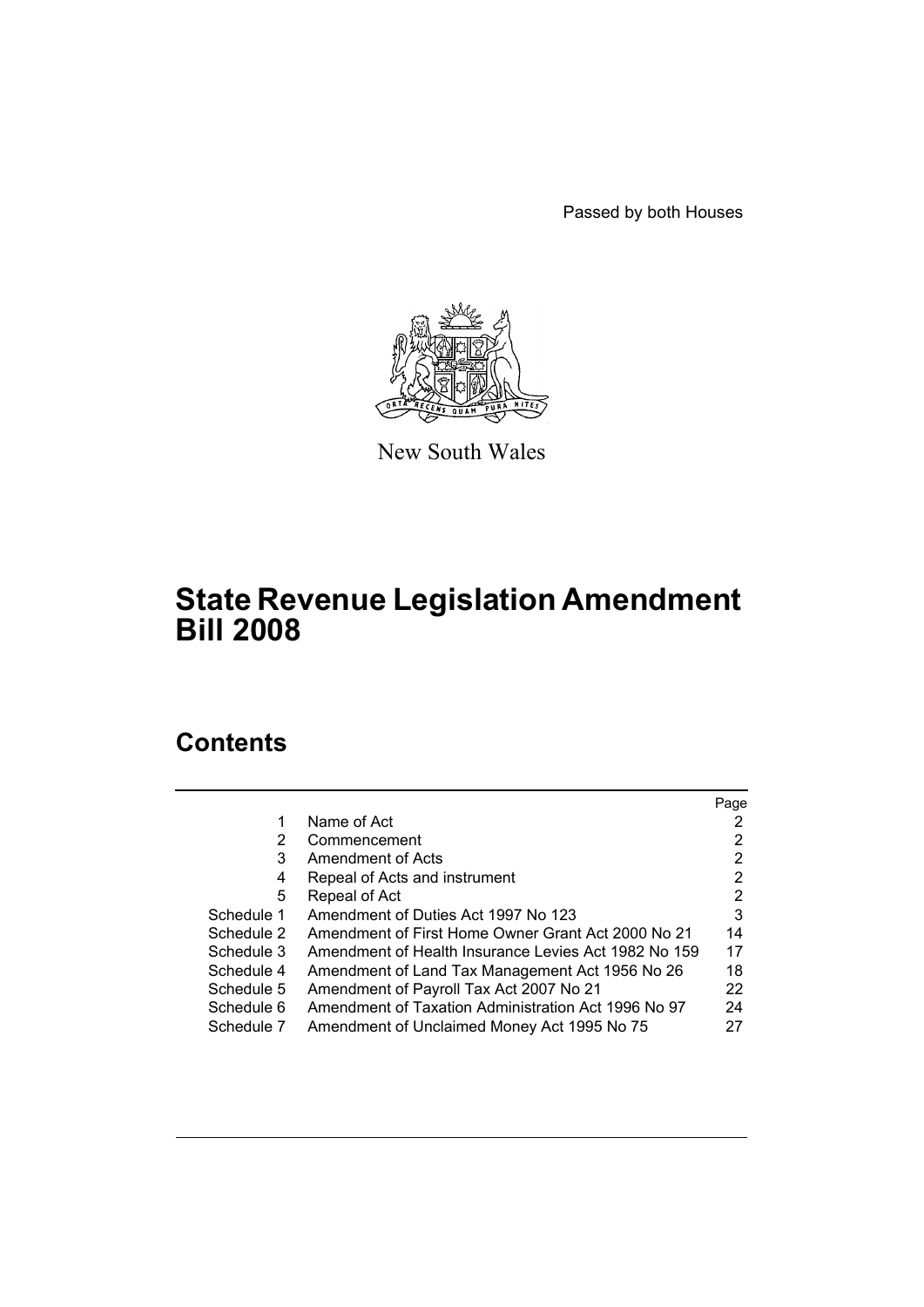*I certify that this public bill, which originated in the Legislative Assembly, has finally passed the Legislative Council and the Legislative Assembly of New South Wales.*

> *Clerk of the Legislative Assembly. Legislative Assembly, Sydney, , 2008*



New South Wales

# **State Revenue Legislation Amendment Bill 2008**

Act No , 2008

An Act to make miscellaneous amendments to certain State revenue legislation.

*I have examined this bill and find it to correspond in all respects with the bill as finally passed by both Houses.*

*Assistant Speaker of the Legislative Assembly.*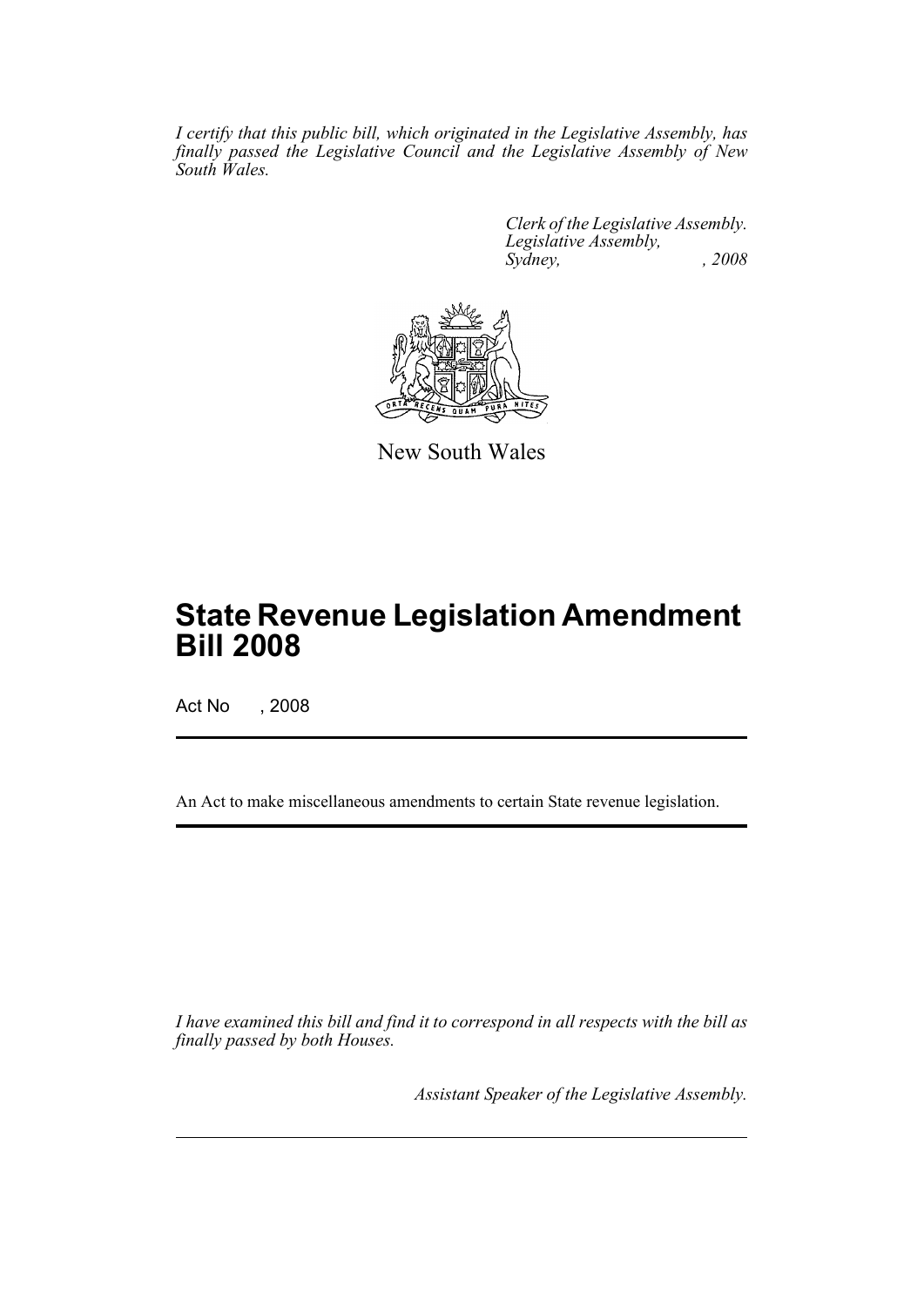## <span id="page-2-0"></span>**The Legislature of New South Wales enacts:**

#### **1 Name of Act**

This Act is the *State Revenue Legislation Amendment Act 2008*.

## <span id="page-2-1"></span>**2 Commencement**

- (1) This Act commences on the date of assent to this Act, except as provided by subsection (2).
- (2) The following provisions commence, or are taken to have commenced, on the dates indicated:
	- (a) Schedule 1 [23] and [33]—the date on which the Bill for the *State Revenue Legislation Amendment Act 2008* is introduced in the Legislative Assembly,
	- (b) Schedule 5 [1]–[3]—1 July 2008.

## <span id="page-2-2"></span>**3 Amendment of Acts**

The Acts specified in Schedules 1–7 are amended as set out in those Schedules.

## <span id="page-2-3"></span>**4 Repeal of Acts and instrument**

The following Acts and instrument are repealed: *Debits Tax Act 1990* No 112 *Stamp Duties Act 1920* No 47 *Taxation Administration Regulation 2003*

#### <span id="page-2-4"></span>**5 Repeal of Act**

- (1) This Act is repealed on the day following the day on which all of the provisions of this Act have commenced.
- (2) The repeal of this Act does not, because of the operation of section 30 of the *Interpretation Act 1987*, affect any amendment made by this Act.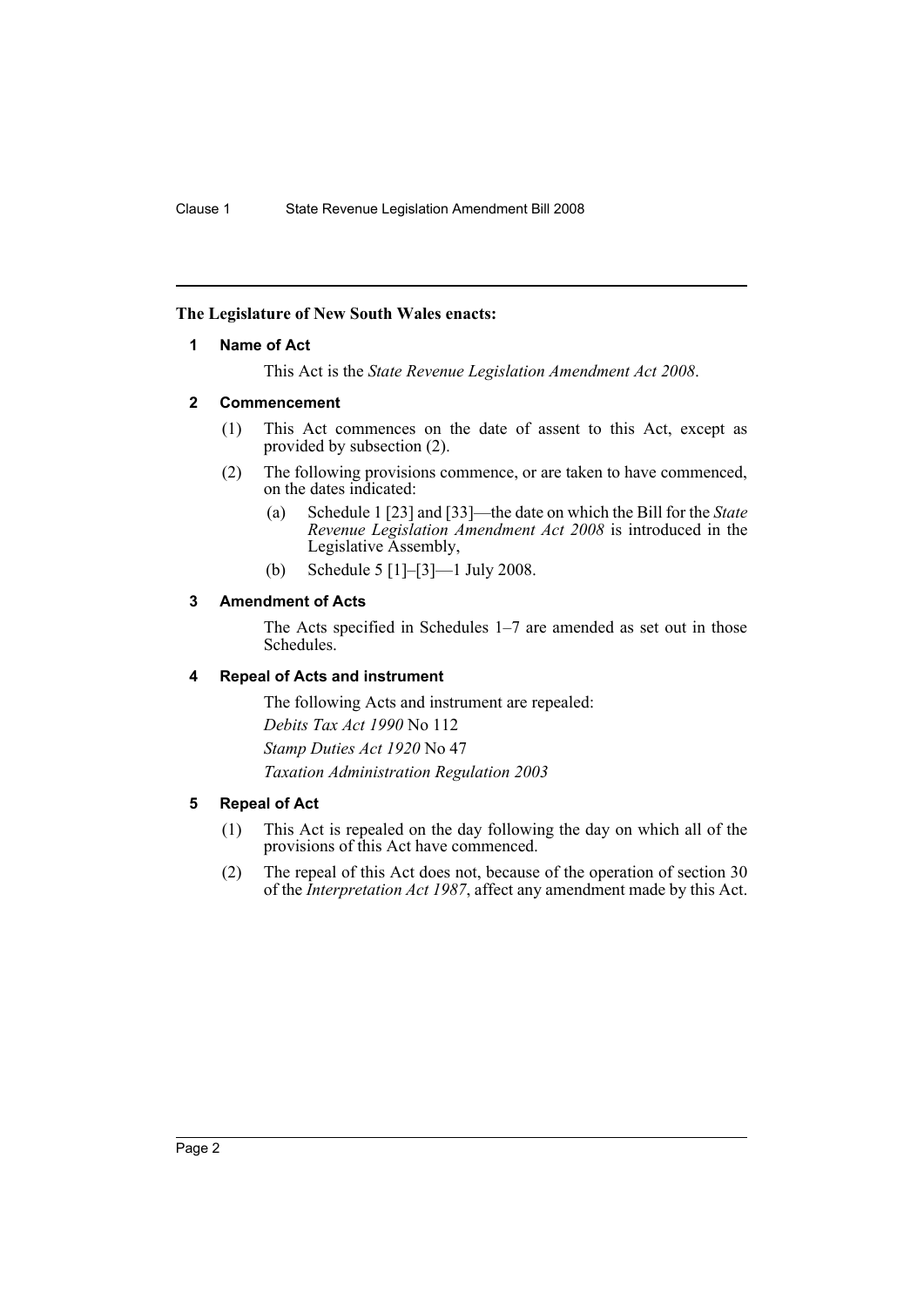Amendment of Duties Act 1997 No 123 Schedule 1

## <span id="page-3-0"></span>**Schedule 1 Amendment of Duties Act 1997 No 123**

(Section 3)

**[1] Section 8 Imposition of duty on certain transactions concerning dutiable property**

Omit the note at the end of section 8 (3).

### **[2] Section 13 Who is liable to pay duty?**

Omit the note at the end of the section.

#### **[3] Section 30 Partitions**

Insert after section 30 (5):

#### (6) **Anti-avoidance criteria**

This section does not apply in respect of a partition if the Chief Commissioner is satisfied that the partition is part of a scheme to avoid duty on an exchange of land that was not jointly held by the parties before the scheme was entered into.

#### **[4] Section 32A Premium rate for residential land with dutiable value exceeding \$3,000,000**

Omit section 32A (4), and the note to the subsection. Insert instead:

(4) For the purpose of subsection (3) (a), land does not cease to be regarded as land on which there is one single dwelling, or one flat, merely because the land is also used or is capable of being used for the purpose of one other residential occupancy, if that residential occupancy is an excluded residential occupancy.

#### **[5] Section 32A (6)**

Insert in alphabetical order:

#### *excluded residential occupancy* means:

- (a) one room, or
- (b) one suite of rooms (not being a flat) each room of which all occupants of the suite are entitled to occupy, or
- (c) one flat, or
- (d) one suite of rooms (not being a flat) each room of which all occupants of the suite are entitled to occupy, and one room, or
- (e) one flat and one room, or
- (f) 2 rooms, each of which is separately occupied.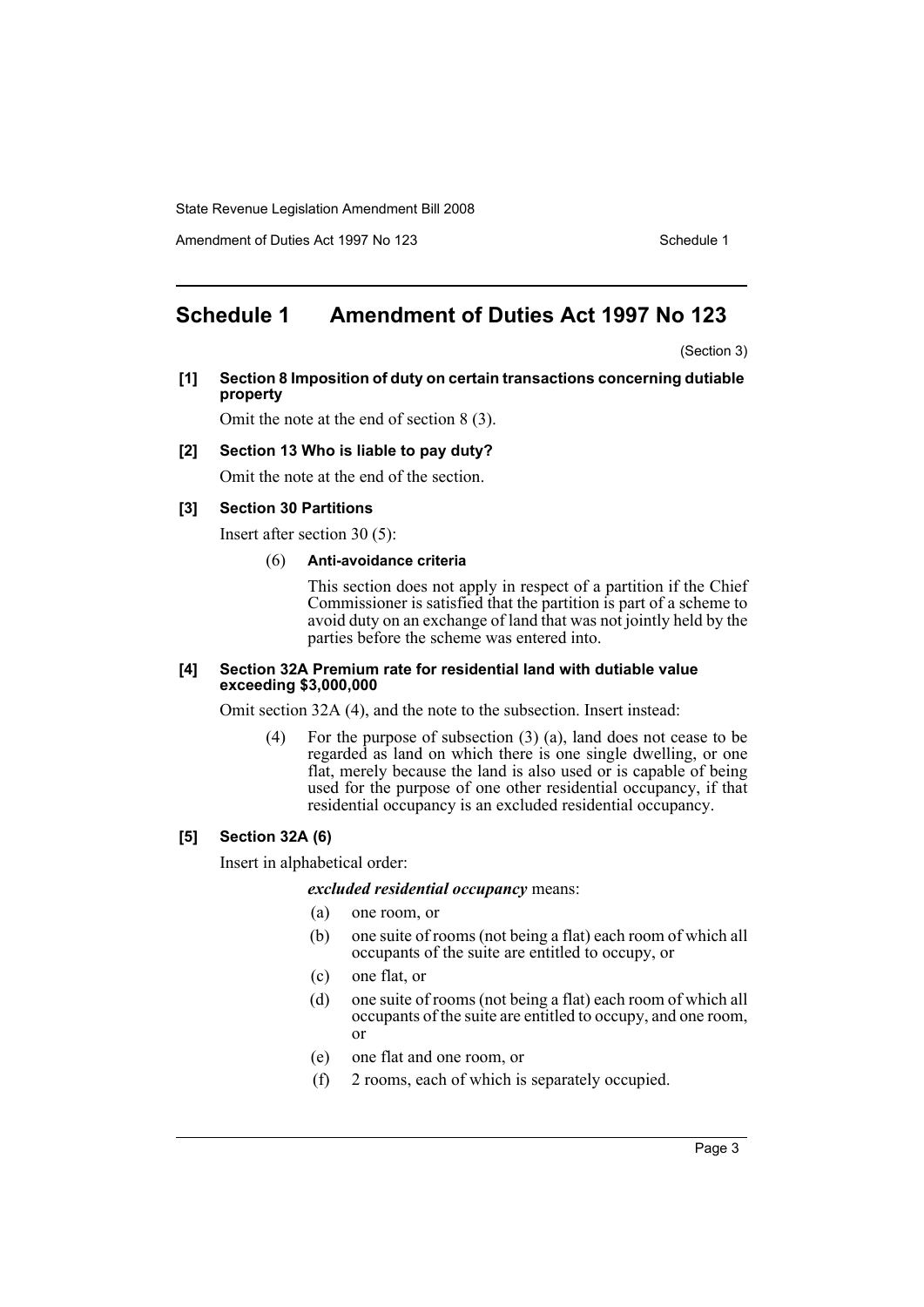Schedule 1 Amendment of Duties Act 1997 No 123

#### **[6] Section 63 Deceased estates**

Omit "not made for valuable consideration" in section 63 (a).

#### **[7] Section 63 (a) (ii)**

Omit "and". Insert instead "or".

#### **[8] Section 63 (a) (iii)**

Insert after section 63 (a) (ii):

(iii) an appropriation of the property of the deceased person (as referred to in section 46 of the *Trustee Act 1925*) in or towards satisfaction of the beneficiary's entitlement under the trusts contained in the will of the deceased person or arising on intestacy, and

#### **[9] Section 63 (2) and (3)**

Insert at the end of section 63:

- (2) If a transfer of dutiable property is made by a legal personal representative of a deceased person to a beneficiary under an agreement (whether or not in writing) between the beneficiary and one or more other beneficiaries to vary the trusts contained in a will of the deceased person or arising on intestacy, the dutiable value of the dutiable property is to be reduced by the portion of the dutiable value that is referable to the dutiable property to which the beneficiary had an entitlement arising under the trusts contained in the will or arising on intestacy.
- (3) Section 25 does not apply to a dutiable transaction to which subsection (2) applies.

#### **[10] Section 64 Conversion of land use entitlement to different form of title**

Omit "at the time" from section 64 (c) (i).

Insert instead "on the transaction by which".

### **[11] Section 64AA**

Insert after section 64:

#### **64AA Enlargement of the term in land into fee simple**

The duty chargeable on the enlargement of a term in land into a fee simple under section 134 of the *Conveyancing Act 1919* is \$10 if: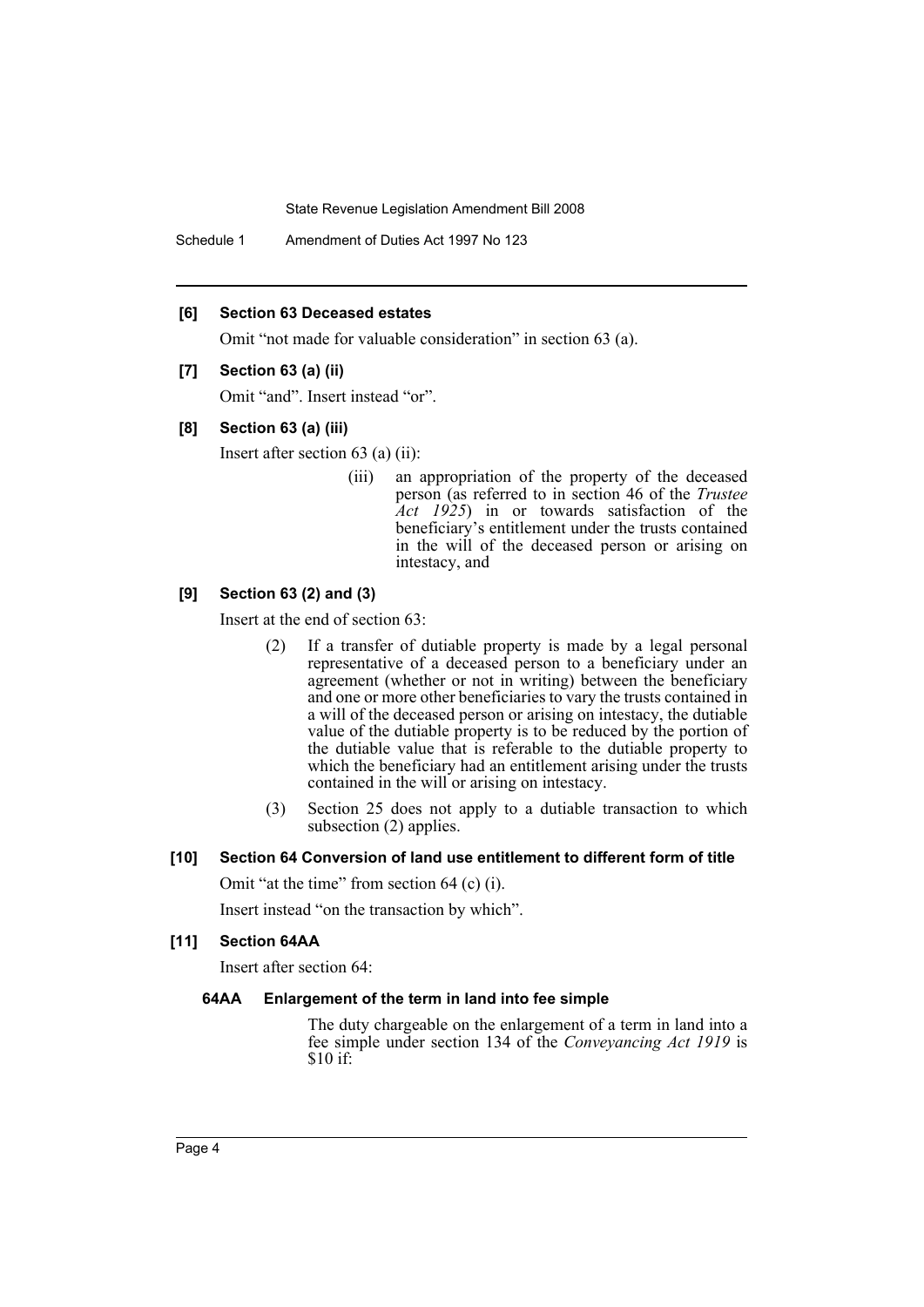Amendment of Duties Act 1997 No 123 Schedule 1

- (a) the Chief Commissioner is satisfied that the grant of the term in the land, and subsequent enlargement, are not part of a scheme to avoid duty on a transfer of land, and
- (b) one of the following applies:
	- (i) ad valorem duty was paid by the transferee on the transaction by which the term in the land was acquired,
	- (ii) section 55, 57 or 63 applied to the acquisition of the term in the land, and duty was paid as provided for by the section that applied,
	- (iii) no duty was chargeable on the acquisition of the term in the land by the transferee because of section 68.

## **[12] Section 65 Exemptions from duty**

Omit "under that Act" wherever occurring in section 65 (5). Insert instead "under the *Legal Profession Act 2004*".

#### **[13] Section 65 (17)**

Insert after section 65 (16):

#### (17) **Pharmacists' body corporate**

No duty is chargeable under this Chapter on the transfer of, or an agreement to transfer, dutiable property in the following cases:

- (a) dutiable property of a partnership carrying on the business of a pharmacist before the commencement of section 25 of the *Pharmacy Practice Act 2006* that is transferred or agreed to be transferred to a pharmacists' body corporate (within the meaning of that Act), if the members of the partnership immediately before the transfer or agreement is first executed are all directors and shareholders of the pharmacists' body corporate and there are no other directors or shareholders of that pharmacists' body corporate,
- (b) dutiable property of a pharmacist carrying on the business of a pharmacist before the commencement of section 25 of the *Pharmacy Practice Act 2006* that is transferred or agreed to be transferred to a pharmacists' body corporate (within the meaning of that Act), if the pharmacist is the sole director and shareholder of that pharmacists' body corporate.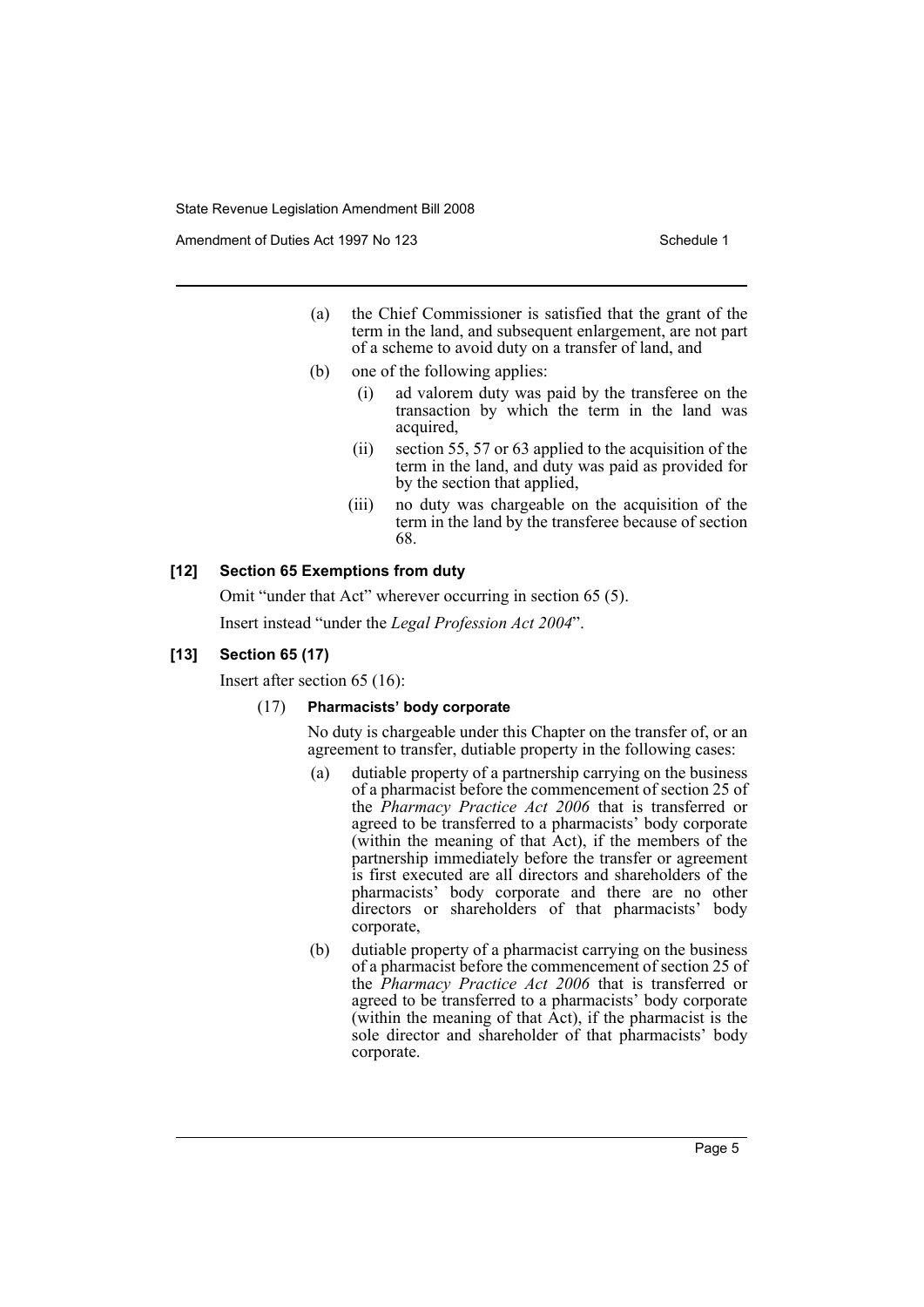Schedule 1 Amendment of Duties Act 1997 No 123

#### **[14] Section 66 Exemptions—marketable securities**

Omit "listed for quotation" from section 66 (9A) (a). Insert instead "quoted".

#### **[15] Section 74 Eligible agreements or transfers**

Insert "or, if the property is a parcel of land on which 2 or more homes are built, or are being built, for that part of the land that is an exclusive occupancy" after "property" in section 74 $(2)$ .

#### **[16] Section 74 (4)**

Insert after the note to section 74 (3):

(4) For the purposes of this section, land is an *exclusive occupancy* only if the Chief Commissioner is satisfied that the person acquiring the land will be entitled to occupy a home that is built, or being built, on the land as a place of residence to the exclusion of other persons who occupy or are to occupy the other home or homes built or being built on the parcel of land.

### **[17] Section 99 Transfer by special trust to corporation**

Omit "and disposal" from section 99 (2).

- **[18] Chapter 4 Transactions concerning land-related property—vendor duty** Omit the Chapter.
- **[19] Chapter 4A, heading**

Omit "**and disposal**".

#### **[20] Section 163 Overview**

Omit "or 'vendor duty transactions' under Chapter 4" and the second paragraph of the note.

- **[21] Section 163A Meaning of "landholder" and related expressions** Omit section 163A (2) and (3).
- **[22] Section 163D What are "interests" and "significant interests" in landholders?**

Omit "For the purposes of Part 2 only, an" from section 163D (3). Insert instead "An".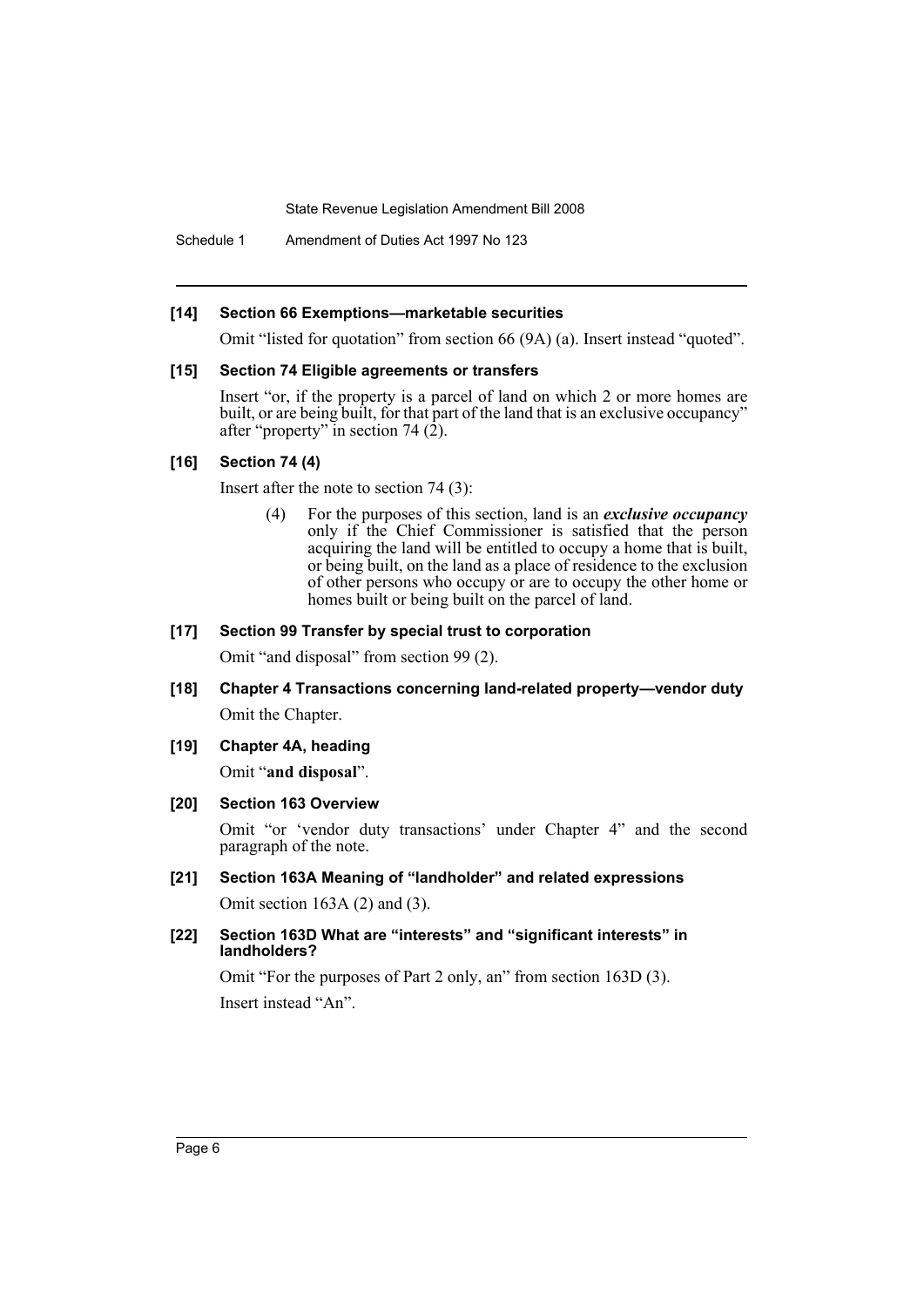Amendment of Duties Act 1997 No 123 Schedule 1

### **[23] Section 163G How may an interest be "acquired"?**

Insert after section 163G (2) (d):

(e) if the person holds an interest in the land rich landholder (whether or not as trustee for another person) and the capacity in which the person holds the interest changes (including if there is a change in the beneficial ownership of an interest held by a person as trustee).

**Note.** For example, the capacity in which a person holds a unit or share in a land rich landholder changes if the person declares a trust in respect of the unit or share.

#### **[24] Chapter 4A, Part 3 Charging of duty on disposals of interests in land rich landholders**

Omit the Part.

#### **[25] Section 163T Constructive ownership of land holdings and other property: linked entities**

Omit "listed" wherever occurring in section 163T (2) (a) (iv) and (b). Insert instead "quoted".

**[26] Section 163T (2), note**

Omit the note.

#### **[27] Section 163V Effect of uncompleted agreements**

Omit "or disposal" from the note at the end of section 163V (1).

#### **[28] Sections 163W and 163X**

Omit "acquisition or disposal" wherever occurring. Insert instead "acquisition".

## **[29] Sections 163W and 163X**

Omit "or disposal statement" wherever occurring.

#### **[30] Section 163Y Valuation of property**

Omit "or disposal statement" and "or relevant disposal" wherever occurring.

## **[31] Section 163Z Use of valuations prepared within 12-month period before disposal**

Omit the section.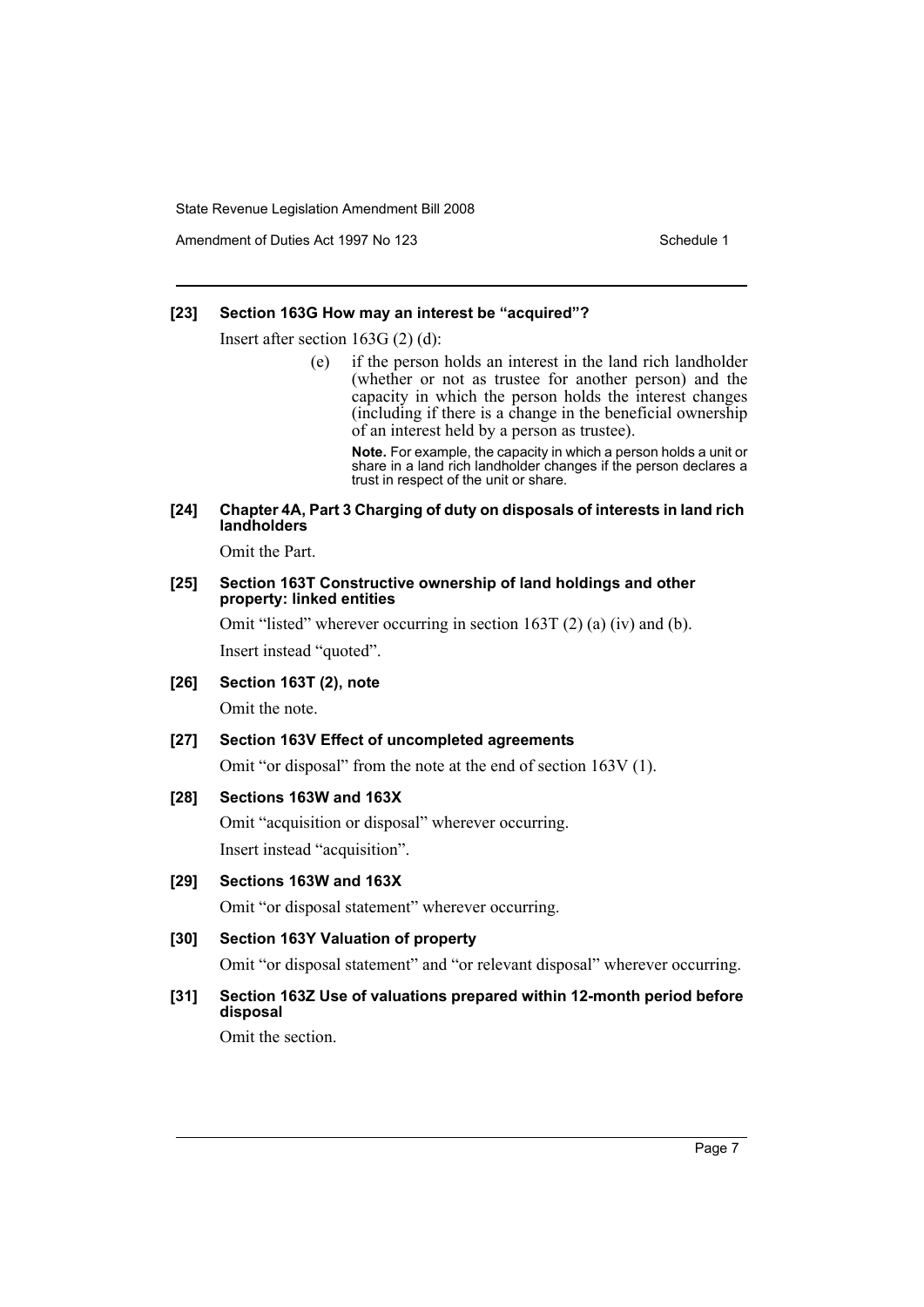Schedule 1 Amendment of Duties Act 1997 No 123

#### **[32] Section 163ZB Exempt transactions**

Omit "or disposal", "or disposed of" and "disposal or" wherever occurring.

#### **[33] Section 163ZB (1) (i)**

Insert "and the Chief Commissioner is satisfied that the acquisition is not part of a scheme to avoid duty under this Chapter" after "New South Wales".

#### **[34] Section 163ZD Duty concession: disposals securing financial accommodation**

Omit the section.

## **[35] Chapter 4A, Part 6 Further exemptions and concessions for disposal duty**

Omit the Part.

## **[36] Chapter 9, Part 3, heading**

Omit the heading. Insert instead:

## **Part 3 Miscellaneous exemptions and reductions**

#### **[37] Section 270A**

Insert after section 270:

#### **270A Reduction in dutiable value—modified vehicles for people with disabilities**

- (1) Duty on an application to register a motor vehicle is to be charged as provided for by this section if:
	- (a) the application is made by a person with a disability or the motor vehicle is used by or to transport a person with a disability, and
	- (b) modifications (*user modifications*) have been made to the vehicle to enable a person with a disability to drive the vehicle or to enable a person with a disability to be transported in the vehicle.
- (2) The duty chargeable on the application is to be charged on the lesser of the following:
	- (a) the dutiable value of the motor vehicle reduced by the value of the user modifications,
	- (b) the dutiable value of the motor vehicle determined without regard to the user modifications.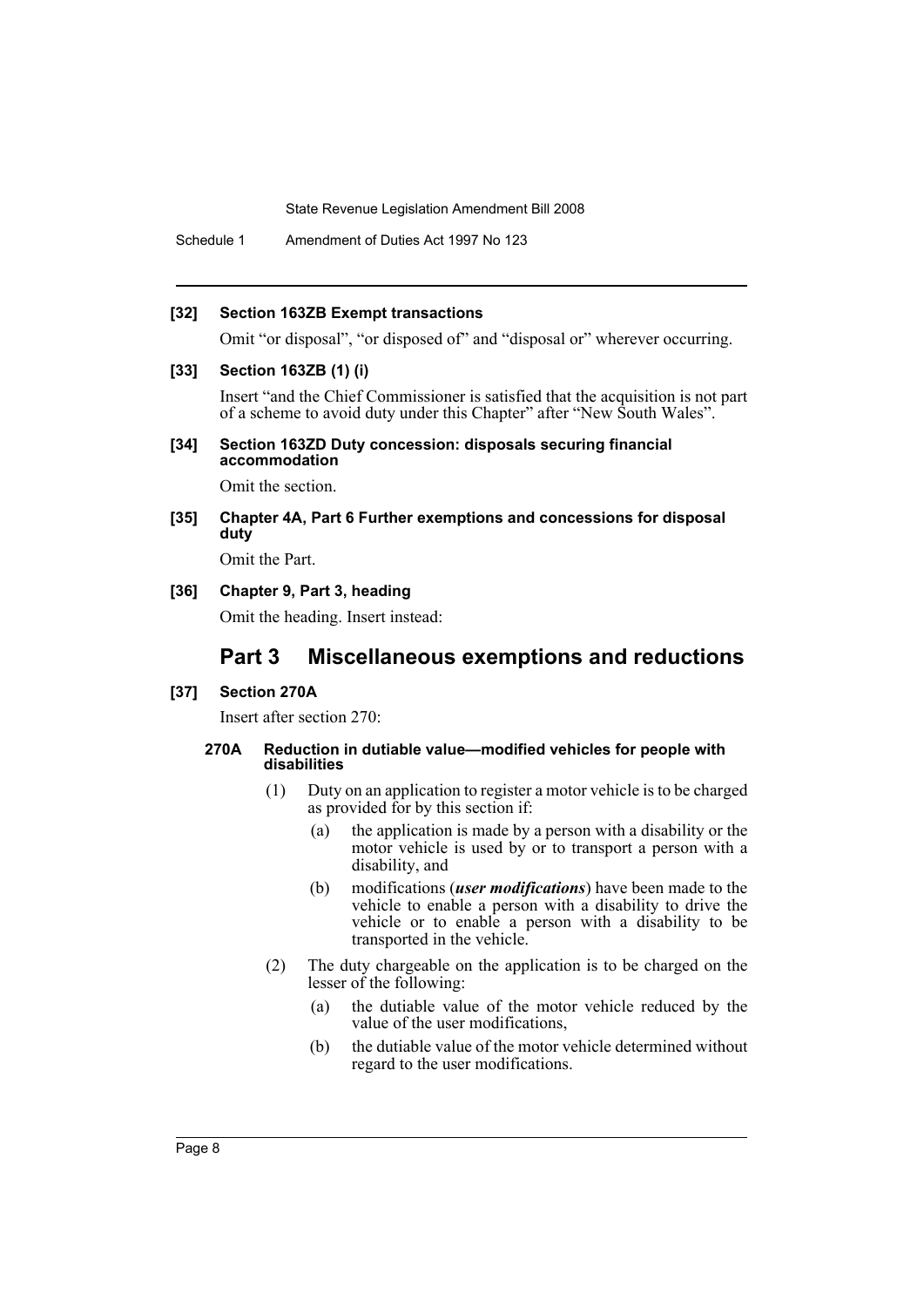Amendment of Duties Act 1997 No 123 Schedule 1

(3) The value of the user modifications is the consideration in money or money's worth given for the user modifications.

#### **[38] Section 275 Charitable and benevolent bodies**

Omit "(other than vendor duty)" from section 275 (1).

**[39] Section 275 (2)**

Omit the subsection.

**[40] Section 275 (2A)**

Omit "or disposal".

- **[41] Section 275 (3), definition of "exempt charitable or benevolent body"** Omit "any society or institution" wherever occurring. Insert instead "any body corporate, society, institution or other organisation".
- **[42] Section 275 (3), definition of "exempt charitable or benevolent body"** Omit paragraph (b) (ii).
- **[43] Section 275 (3), definition of "exempt charitable or benevolent body"** Insert at the end of paragraph (b):

, or

- (c) any person acting in the person's capacity as trustee for a body corporate, society, institution or other organisation referred to in paragraph (a) or (b).
- **[44] Section 275A Partial exemption for certain transactions by charitable and benevolent bodies**

Insert "or a lease," after "agreement for the sale or transfer," in section 275A (1).

**[45] Section 275A (2)**

Omit the subsection.

**[46] Section 275A (3)**

Omit the subsection.

## **[47] Section 275A (5)**

Omit "or disposal" wherever occurring.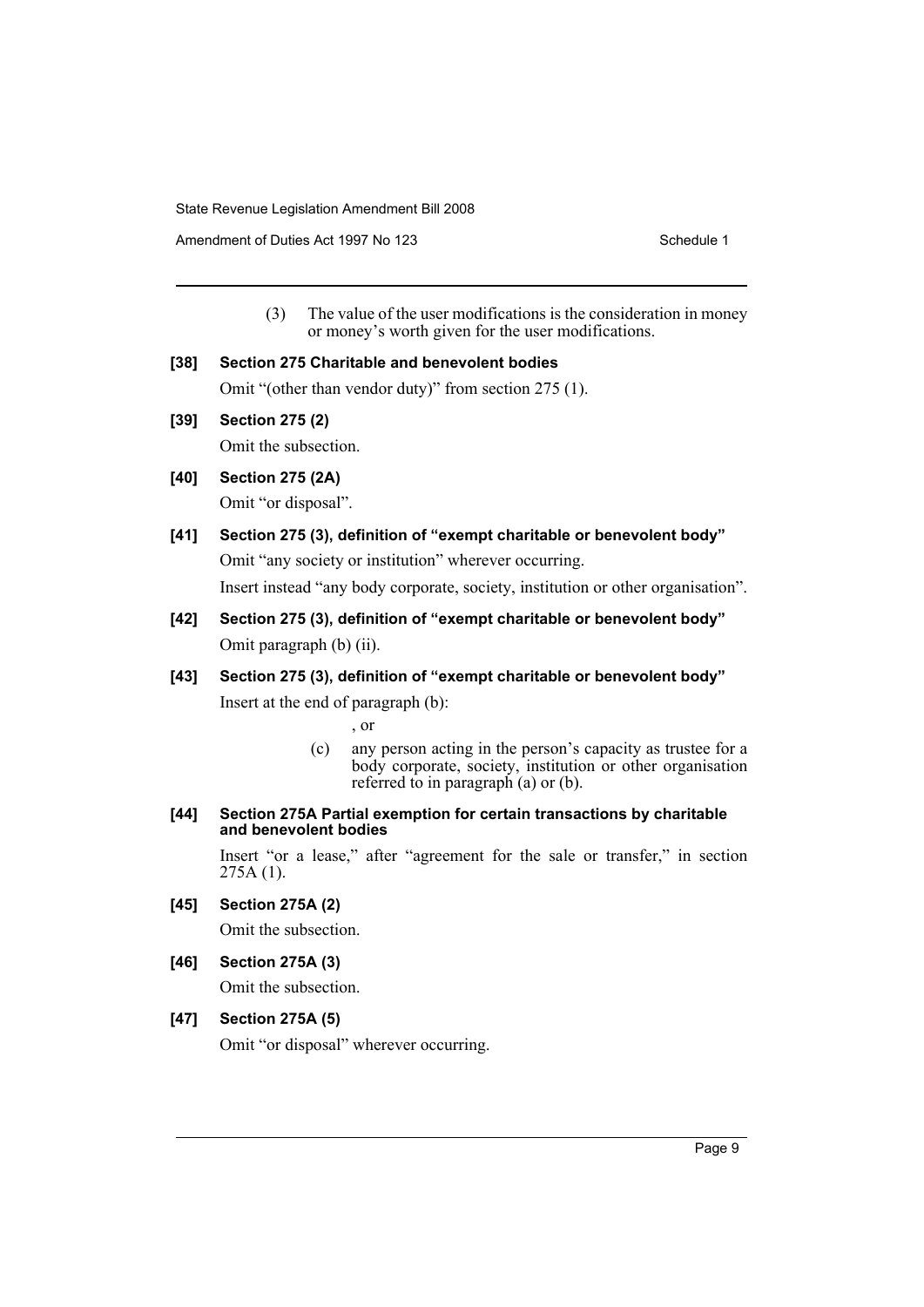Schedule 1 Amendment of Duties Act 1997 No 123

## **[48] Section 275A (7), definition of "charitable or benevolent body"**

Omit "society or institution".

Insert instead "body corporate, society, institution or other organisation".

- **[49] Sections 288 and 288A, notes** Omit the notes.
- **[50] Section 290 Adhesive stamps**

Omit the section.

#### **[51] Section 292 Refunds—spoiled and unused stamps**

Omit the section.

## **[52] Section 293 Reassessments—failed instruments**

Omit "and Part 4 of Chapter 4 for refunds of vendor duty on failed instruments" from the note.

#### **[53] Section 297**

Omit the section. Insert instead:

#### **297 Stamping taken to constitute assessment**

- (1) For the purposes of the *Taxation Administration Act 1996*, the stamping of an instrument by the Chief Commissioner is taken to constitute an assessment of the duty payable under this Act in respect of the instrument or the dutiable transaction effected or evidenced by that instrument.
- (2) If the Chief Commissioner does not issue a notice of assessment at the time that the instrument is stamped, the stamped instrument is taken, for the purposes of the *Taxation Administration Act 1996*, to be a notice of assessment.

**Note.** The *Taxation Administration Act 1996* provides that an objection to an assessment must be lodged within 60 days of service of the notice of assessment (unless late lodgment is permitted by the Chief Commissioner).

#### **[54] Section 301 Registration of transactions and instruments**

Omit section 301 (2), and the note to that subsection.

#### **[55] Schedule 1 Savings, transitional and other provisions**

Insert at the end of clause 1 (1):

*State Revenue Legislation Amendment Act 2008*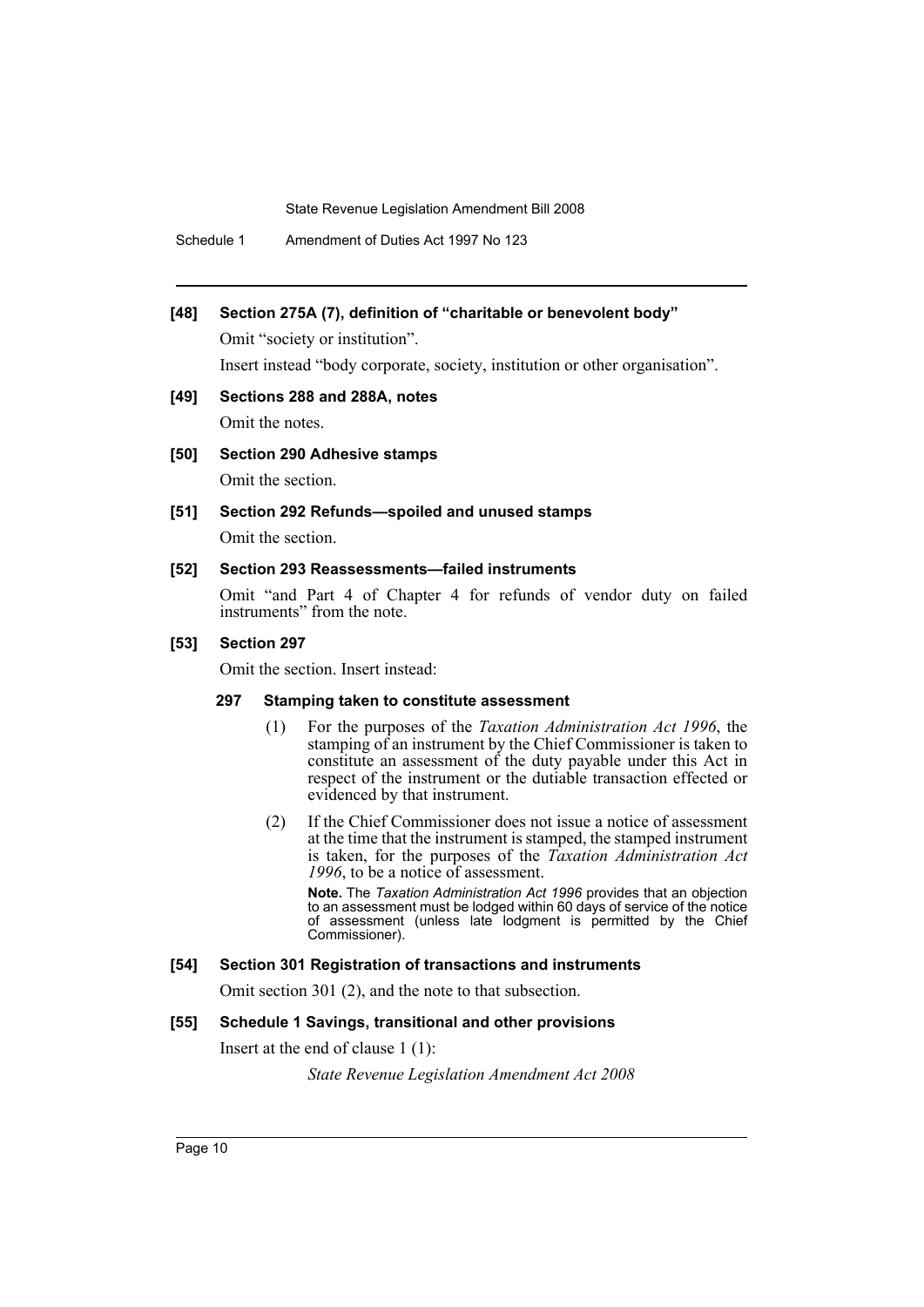Amendment of Duties Act 1997 No 123 Schedule 1

#### **[56] Schedule 1, Part 28**

Insert after Part 27:

## **Part 28 Provisions consequent on enactment of State Revenue Legislation Amendment Act 2008**

#### **66 Repeal of vendor duty and other obsolete provisions**

An amendment made to this Act by the *State Revenue Legislation Amendment Act 2008* does not affect any liability for duty under this Act that arose before the commencement of that amendment, and this Act, as in force before that amendment, continues to have effect in respect of any such liability.

#### **67 Repeal of Stamp Duties Act 1920**

- (1) The repeal of the *Stamp Duties Act 1920* by the *State Revenue Legislation Amendment Act 2008* does not affect any liability for duty that arose before that repeal, and that Act, as in force immediately before that repeal, continues to have effect in respect of any such liability, subject to this clause.
- (2) If, immediately before the repeal of the *Stamp Duties Act 1920*, a lease to which section 78D of that Act applies has one or more redetermination dates that have not yet occurred:
	- (a) the Chief Commissioner must, on the first redetermination date to occur on or after the repeal of the *Stamp Duties Act 1920* (the *final redetermination date*), make a final estimate of the total rent payable for the term of the lease, and
	- (b) the lease is chargeable with duty under that Act as if that final estimate were the total rent payable for the term of the lease, and
	- (c) section 78D (2) (e) of the *Stamp Duties Act 1920* applies in respect of that redetermination, and
	- (d) no further redetermination of the duty payable in respect of the lease is to be made.
- (3) For the purposes of this clause, a *redetermination date* means a date on which the Chief Commissioner is required under section 78D of the *Stamp Duties Act 1920*, as in force immediately before its repeal, to make a redetermination of the duty payable in respect of a lease (or would have been required to do so if that Act had not been repealed).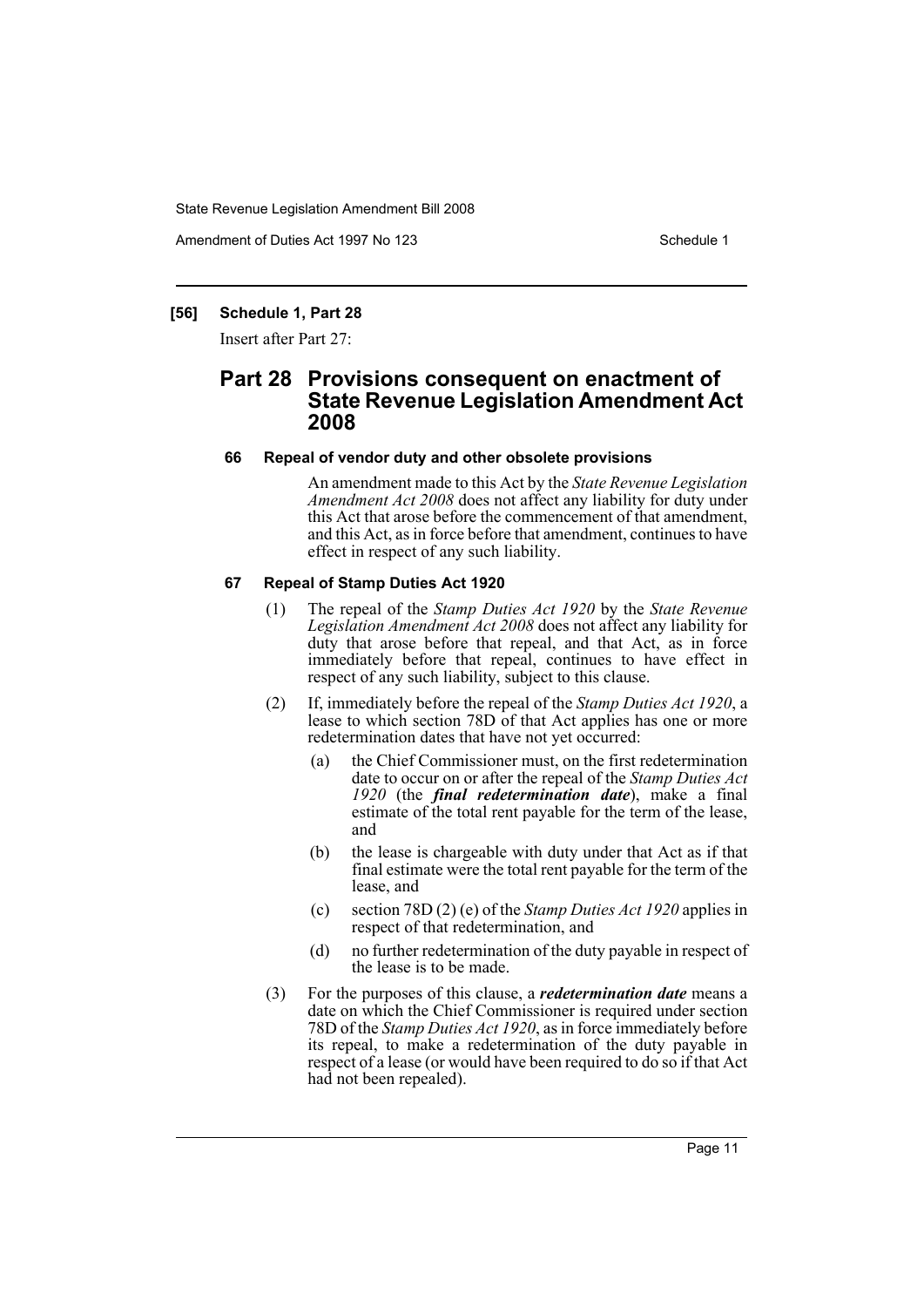Schedule 1 Amendment of Duties Act 1997 No 123

- (4) Section 78D (2) (c) of the *Stamp Duties Act 1920*, as in force immediately before its repeal, continues to apply only to the final redetermination date and to any redetermination date that occurred before the final redetermination date.
- (5) A reference in any Act or in any instrument made under any Act to the *Stamp Duties Act 1920* is to be read as including a reference to the *Duties Act 1997*.
- (6) A reference in any other instrument to the *Stamp Duties Act 1920* is to be read as including a reference to the *Duties Act 1997* unless a contrary intention appears.

#### **68 Changes to concessions**

- (1) The amendment to section 30 made by the *State Revenue Legislation Amendment Act 2008* does not apply in respect of a transfer or agreement to transfer dutiable property first executed before the commencement of the amendment.
- (2) The amendments to section 63 made by the *State Revenue Legislation Amendment Act 2008* do not apply in respect of a transfer of dutiable property made before the commencement of those amendments.

#### **[57] Schedule 2 Principal place of residence exemption—concessions**

Omit the Schedule.

#### **[58] Dictionary**

Omit the definitions of *commercial hire business*, *heritage building*, *hire of goods*, *hire purchase agreement*, *hiring charges*, *land-related property*, *special hiring agreement* and *vendor duty transaction*.

#### **[59] Dictionary, definition of "listed trust"**

Omit "listed for quotation". Insert instead "quoted".

#### **[60] Dictionary, definition of "quoted"**

Omit the definition. Insert instead:

*quoted*, in relation to any shares, units in a unit trust scheme or interests in such shares or units, includes:

(a) shares, units or interests that have stopped being quoted on a stock exchange merely because they belong to a class of shares, units or interests the quotation of which has been suspended, unless the body that issued the shares, units or interests has ceased to be included in the official list of the stock exchange, and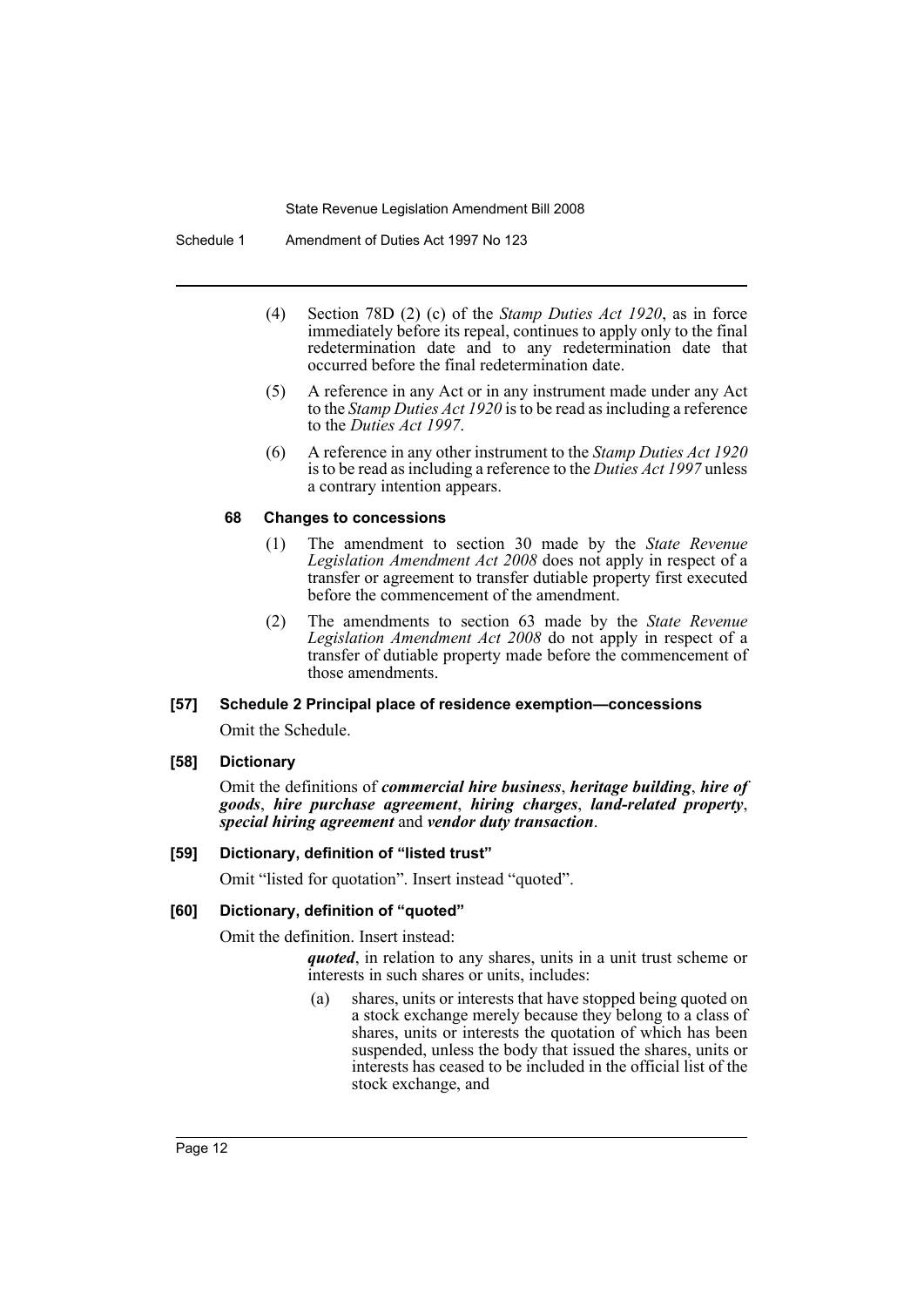Amendment of Duties Act 1997 No 123

(b) shares, units or interests that comprise a stapled security that is quoted on a stock exchange.

## **[61] Dictionary, definition of "recognised stock exchange"**

Omit "Stock Exchange of Newcastle". Insert instead "National Stock Exchange".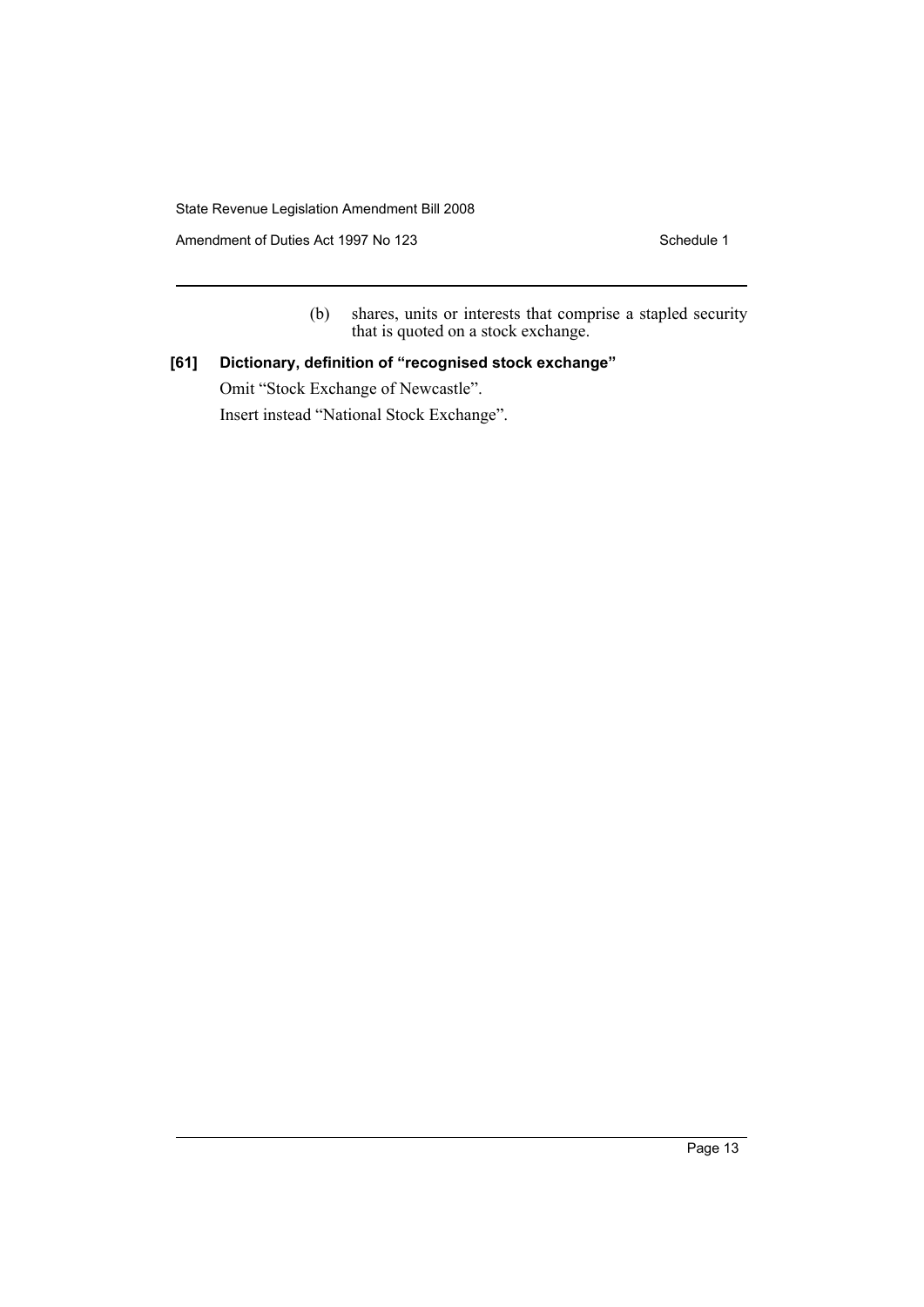Schedule 2 Amendment of First Home Owner Grant Act 2000 No 21

## <span id="page-14-0"></span>**Schedule 2 Amendment of First Home Owner Grant Act 2000 No 21**

(Section 3)

#### **[1] Section 5 Ownership of land and homes**

Omit "subsection (4)" from section 5 (3). Insert instead "sections 6C and 6D".

## **[2] Section 5 (4) and (5)**

Omit the subsections.

#### **[3] Sections 6C and 6D**

Insert after section 6B:

#### **6C Building of home on land owned by another**

- (1) If a person enters into a comprehensive building contract to build, or builds or has built, a free-standing home on land in which the person does not have a relevant interest, the provisions of this Act apply in respect of the building of the free-standing home as if the person did have such a relevant interest.
- (2) If a person enters into a comprehensive building contract to build, or builds or has built, at the person's own expense, an attached home on land in which the person does not have a relevant interest, the provisions of this Act apply in respect of the building of the attached home as if the person did have such a relevant interest.
- (3) Accordingly, a person may apply for a first home owner grant in respect of the building of such an attached home or free-standing home.
- (4) This section applies in respect of the building of a home only if the owner of the estate in fee simple in the land on which the home is built has consented to the occupation of the home by the applicant for the first home owner grant on completion of the home or the applicant has a right, under a lease, licence or other arrangement, to occupy the home on completion.
- (5) In this section:

*attached home* means a home which includes a kitchen, a bathroom, a living area and a bedroom or a combined bedroom living area and which is part of, or connected to, a building that contains another home.

*free-standing home* means a home that is not part of, or connected to, a building that contains another home.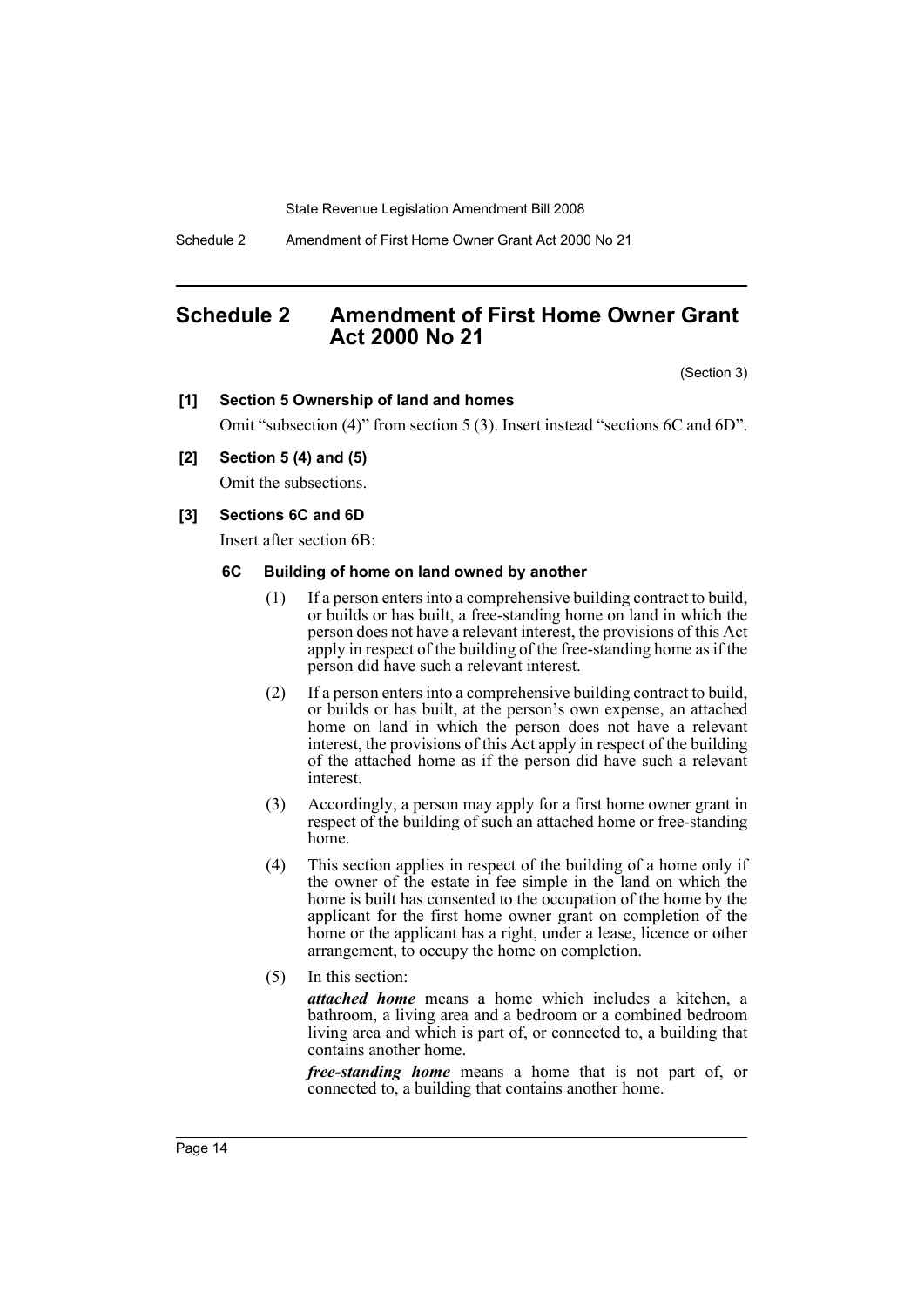Amendment of First Home Owner Grant Act 2000 No 21 Schedule 2

#### **6D Purchase of manufactured home**

- (1) If a person purchases a manufactured home and intends to use it as a place of residence on land which the person has a right to occupy under a lease, licence or other arrangement but in which the person does not have a relevant interest:
	- (a) this Act applies as if the person had a relevant interest in the land and were an owner builder building a home on the land, and
	- (b) the commencement date of the transaction is taken to be the date of the contract to purchase the manufactured home, and
	- (c) the transaction is taken to be completed when the manufactured home is ready for occupation as a place of residence on land that the person has a right to occupy.
- (2) In this section: *manufactured home* has the same meaning as it has in the *Local Government Act 1993*.

#### **[4] Section 15 All interested persons to join in application**

Omit section 15 (2) (a). Insert instead:

(a) in a case to which section 6C or 6D applies—a person who is the owner of the estate in fee simple in the land on which the home is built or situated,

## **[5] Section 15 (2) (e)**

Insert after section 15 (2) (d):

(e) a person whose ownership share in the relevant home does not exceed 5% (a *small interest holder*), but only if, in a case where there is more than one small interest holder, the total ownership share of all small interest holders in the relevant home does not exceed 5%.

## **[6] Section 49 Proceedings for offences**

Omit "2 years" from section 49 (2). Insert instead "3 years".

#### **[7] Schedule 1 Savings, transitional and other provisions**

Insert at the end of clause 1 (1):

*State Revenue Legislation Amendment Act 2008*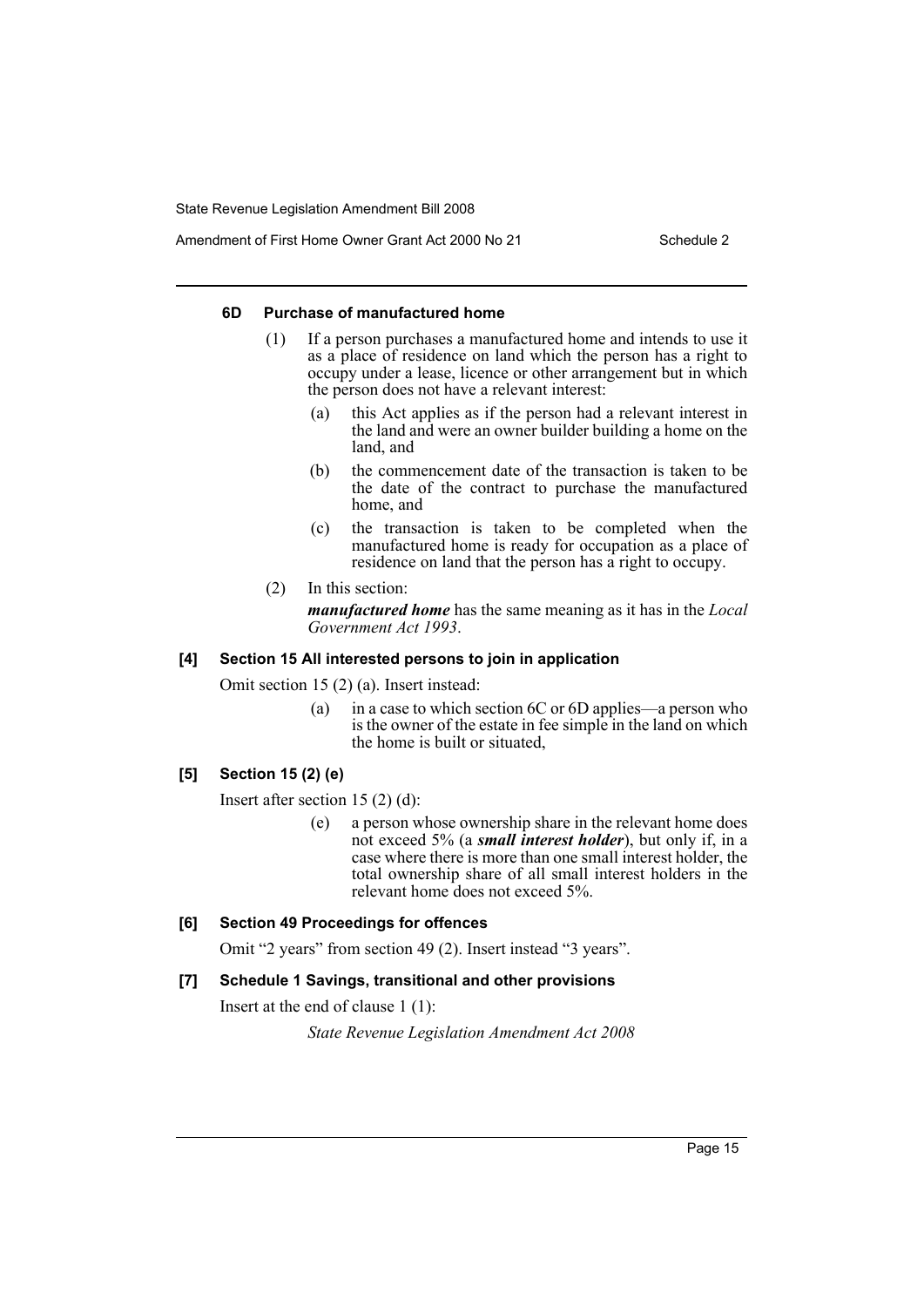Schedule 2 Amendment of First Home Owner Grant Act 2000 No 21

## **[8] Schedule 1, Part 6**

Insert after Part 5:

## **Part 6 Provisions consequent on enactment of State Revenue Legislation Amendment Act 2008**

#### **10 Application of amendments**

- (1) An amendment to this Act made by the *State Revenue Legislation Amendment Act 2008* applies in relation to applications for the first home owner grant that are made on or after the commencement of that amendment.
- (2) The amendment made to section 49 by the *State Revenue Legislation Amendment Act 2008* does not apply in respect of an offence alleged to have been committed before the commencement of that amendment (and section 49, as in force immediately before that amendment, continues to apply in respect of any such offence).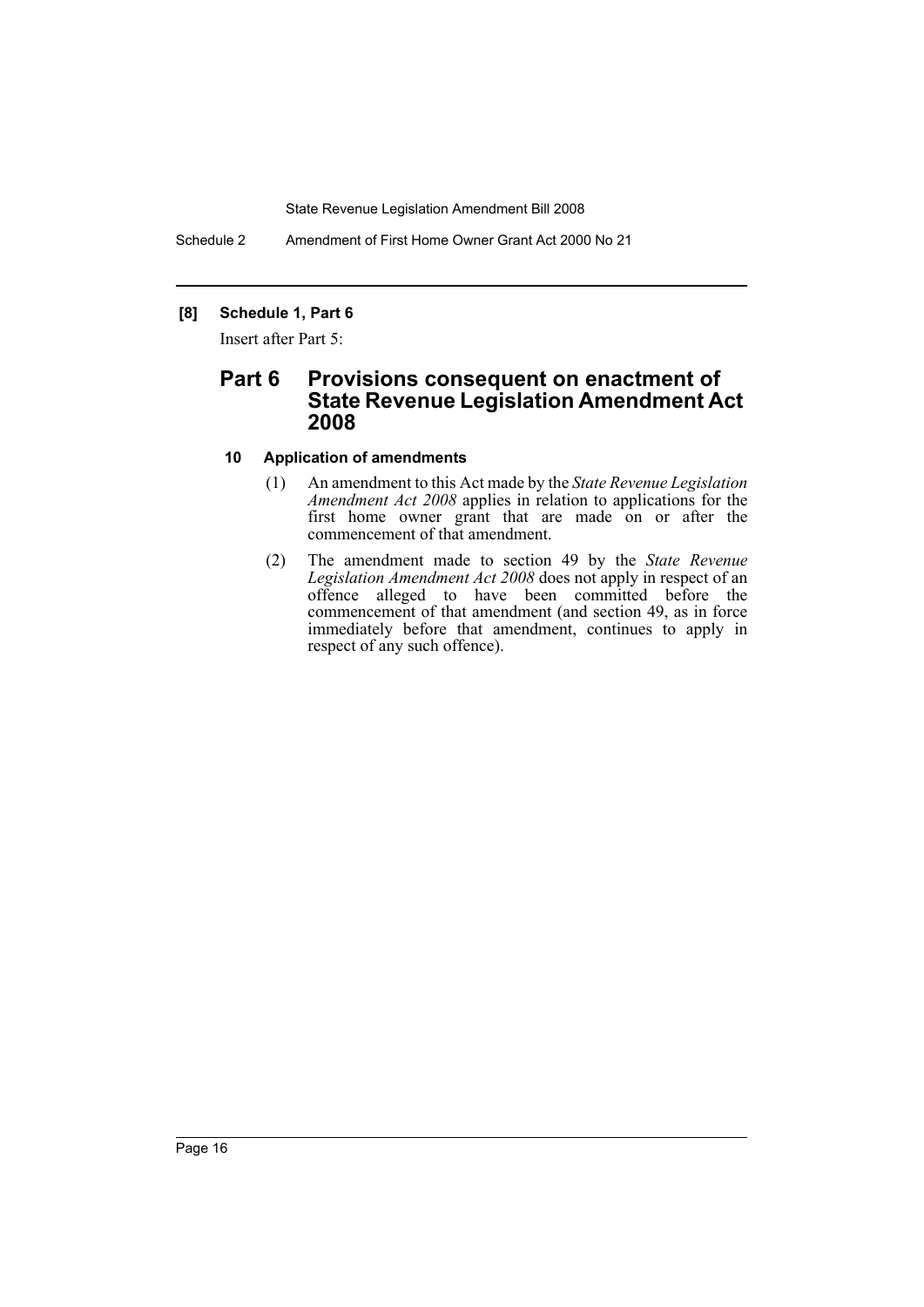Amendment of Health Insurance Levies Act 1982 No 159 Schedule 3

## <span id="page-17-0"></span>**Schedule 3 Amendment of Health Insurance Levies Act 1982 No 159**

(Section 3)

#### **Section 16B Contributors**

Omit section 16B (3). Insert instead:

(3) A reference in subsection (2) (b) to the dependants of a person includes a reference to the spouse of the person and to any other person who is a dependent child (within the meaning of section 10AA of the *Health Insurance Act 1973* of the Commonwealth) in relation to the person.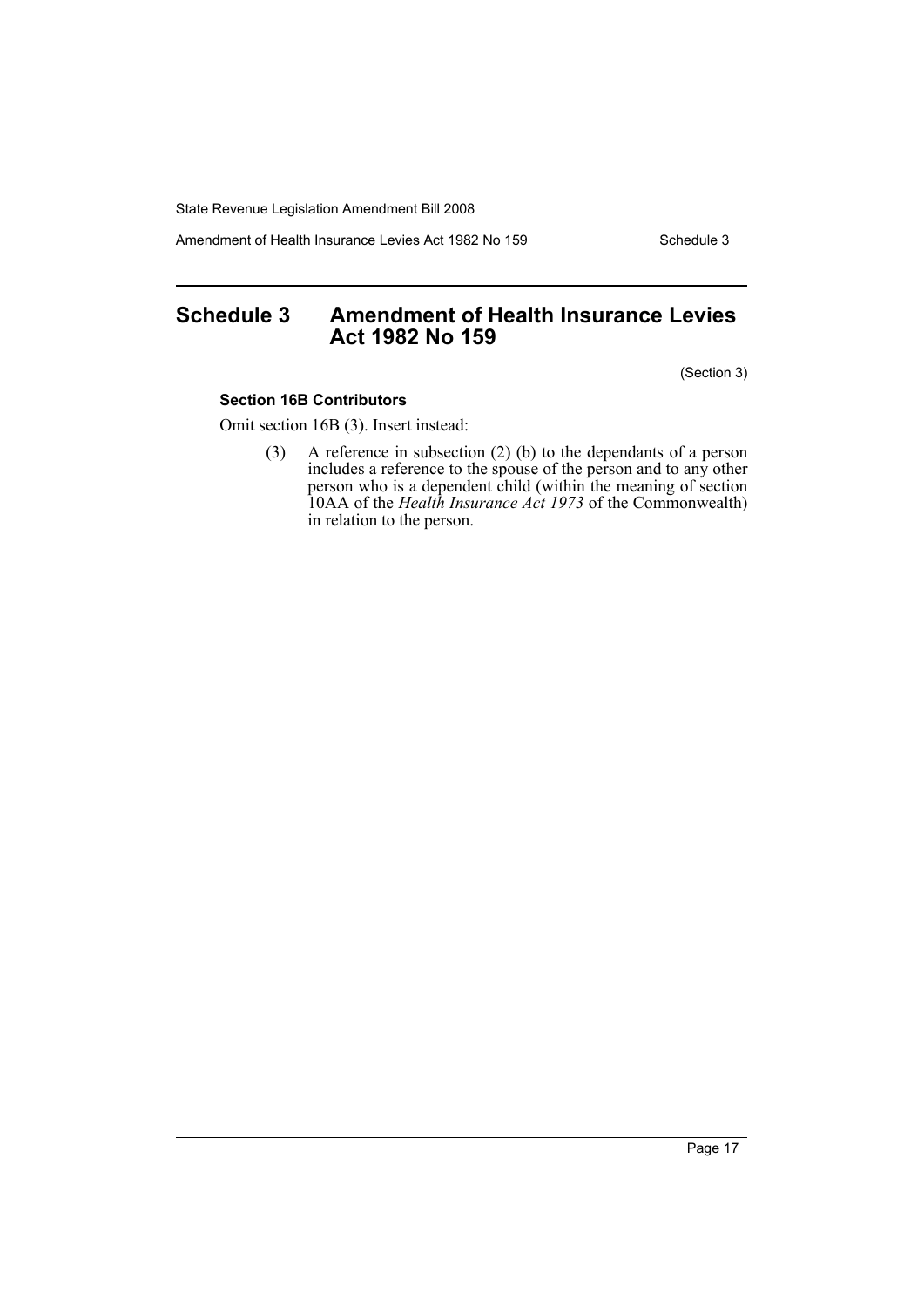Schedule 4 Amendment of Land Tax Management Act 1956 No 26

## <span id="page-18-0"></span>**Schedule 4 Amendment of Land Tax Management Act 1956 No 26**

(Section 3)

#### **[1] Section 3 Definitions**

Omit ", but does not include a single dwelling" from the definition of *flat* in section  $3(1)$ .

#### **[2] Section 3 (1), definition of "Residential unit"**

Omit paragraph (b). Insert instead:

(b) is used and occupied as a principal place of residence, and for no other purpose, by a person who is a joint owner (otherwise than as a trustee) of the parcel of land on which the building is erected and who has entered into an arrangement with the other joint owners of that land under which the person has the exclusive right to occupy that flat (whether jointly with one or more of the co-owners or not).

### **[3] Section 3 (1), definition of "single dwelling"**

Omit the definition.

## **[4] Section 3 (3)**

Omit "definitions of *flat* and *single dwelling*".

Insert instead "definition of *flat*".

#### **[5] Section 9C Reduction in land value for flats on mixed development land or mixed use land**

Insert "9D or" after "land to which section" in section 9C (7).

**[6] Section 9D Reduction in land value for single dwellings on mixed use land**

Omit "9C or" from section 9D (10).

#### **[7] Section 9D (11)**

Insert in alphabetical order:

*single dwelling* has the same meaning as it has in Division 5A of Part 1B of the *Valuation of Land Act 1916*.

### **[8] Section 10 Land exempted from tax**

Omit "(not being a building society within the meaning of section 10G)" from section 10 (1) (g) (iii).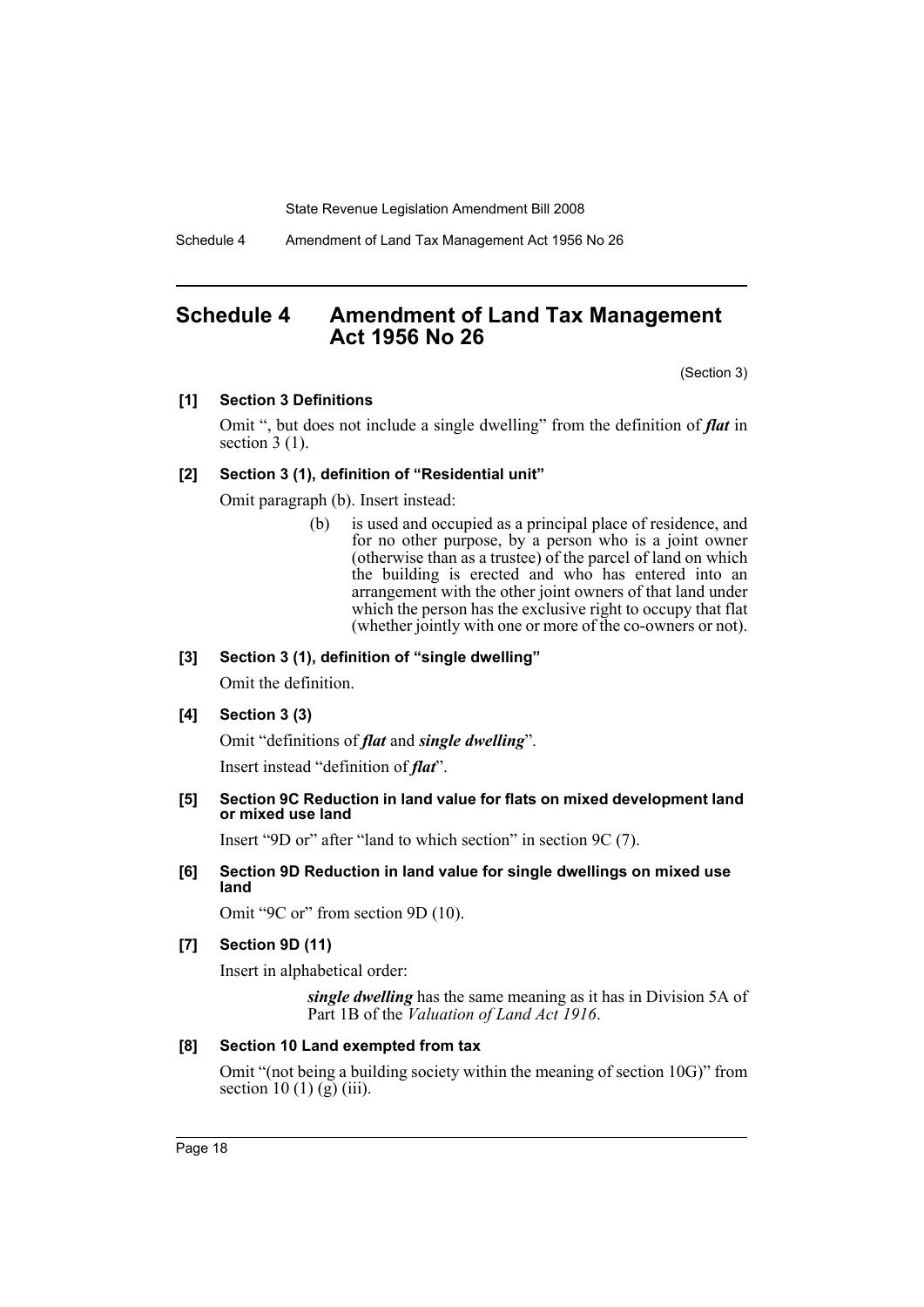### **[9] Section 10 (4) and (5)**

Insert after section 10 (3):

- (4) Subsection (1) (g) (iii), and the other provisions of this section as they relate to that subparagraph, apply in respect of premises comprised in a strata lot as if those premises were a building erected on the site of the strata lot (and a reference to a building is to be construed as a reference to the strata lot).
- (5) In this section:

*strata lot* means a lot under the *Strata Schemes (Freehold Development) Act 1973* or the *Strata Schemes (Leasehold Development) Act 1986*.

#### **[10] Schedule 1A Principal place of residence exemption**

Insert in alphabetical order in clause 1 (1):

*strata lot* means a lot under the *Strata Schemes (Freehold Development) Act 1973* or the *Strata Schemes (Leasehold Development) Act 1986*.

#### **[11] Schedule 1A, clause 2 (1) (b)**

Omit the paragraph. Insert instead:

(b) a strata lot or, subject to this Schedule, land comprised of 2 or more strata lots.

## **[12] Schedule 1A, clause 3 (1) (a)**

Omit "lots within a strata plan". Insert instead "strata lots".

#### **[13] Schedule 1A, clause 4 (4)**

Insert after clause 4 (3):

(4) If land is comprised of 2 or more lots or strata lots, the excluded residential occupancy must be located on a lot or strata lot that is also used and occupied by the owner of the land for residential purposes.

### **[14] Schedule 1A, clause 10B**

Insert after clause 10A:

#### **10B Concession for multiple-occupancy land**

(1) This clause applies if land owned by one person, or by 2 or more joint owners, is the site of a flat that is used and occupied by the owner, or by one of them, as a principal place of residence, and there is also situated on the land one or more other flats that are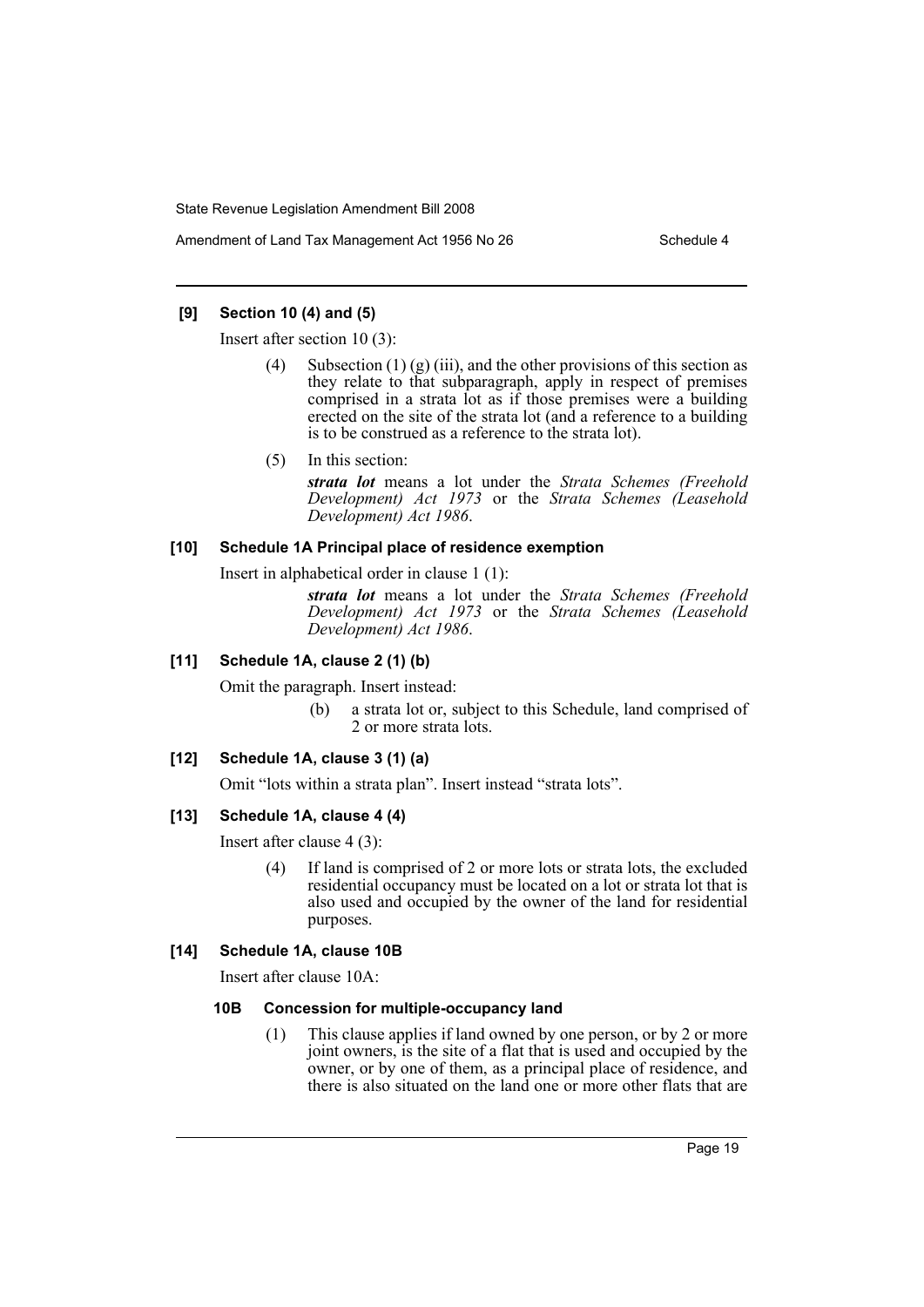used, or adapted for use, as a separate occupation to that of the owner (not being an excluded residential occupancy that may be disregarded under clause 4).

- (2) Section 9C applies in respect of the land as if the land were mixed use land.
- (3) For the purposes of applying Division 5A of Part 1B of the *Valuation of Land Act 1916* to the land, a reference in that Division to that part of the land that is occupied or used for non-residential purposes is to be read as a reference to that part of the land that is adapted for use as a separate occupation to that of the owner (and which is not an excluded residential occupancy that may be disregarded under clause 4).
- (4) This clause does not apply to land comprised of one or more strata lots.

#### **[15] Schedule 1A, clauses 13 and 14**

Insert after clause 12:

#### **13 Application of exemption to residence comprised of 2 or more lots (other than strata lots)**

- (1) The principal place of residence exemption does not extend to a parcel of residential land that is comprised of 2 or more lots of land, and that is used and occupied by the owner of the lots (or by one of them) as a principal place of residence, unless:
	- (a) the lots are adjoining, and
	- (b) the lots are owned by the same person or, if any of the lots are jointly owned, the lots are all jointly owned by the same persons, and
	- (c) the lots are the site of a single residence (excluding any additional residential occupancy that may be disregarded under clause 4).
- (2) For the purposes of this clause:
	- (a) separate lots are not to be regarded as adjoining merely because one lot has a single corner point on its boundary that is common to the boundary of another lot, and
	- (b) separate buildings erected on separate lots are not to be regarded as a single residence if the buildings are separately occupied or capable of being used for separate occupation.
- (3) This clause does not apply to land comprised of 2 or more strata lots.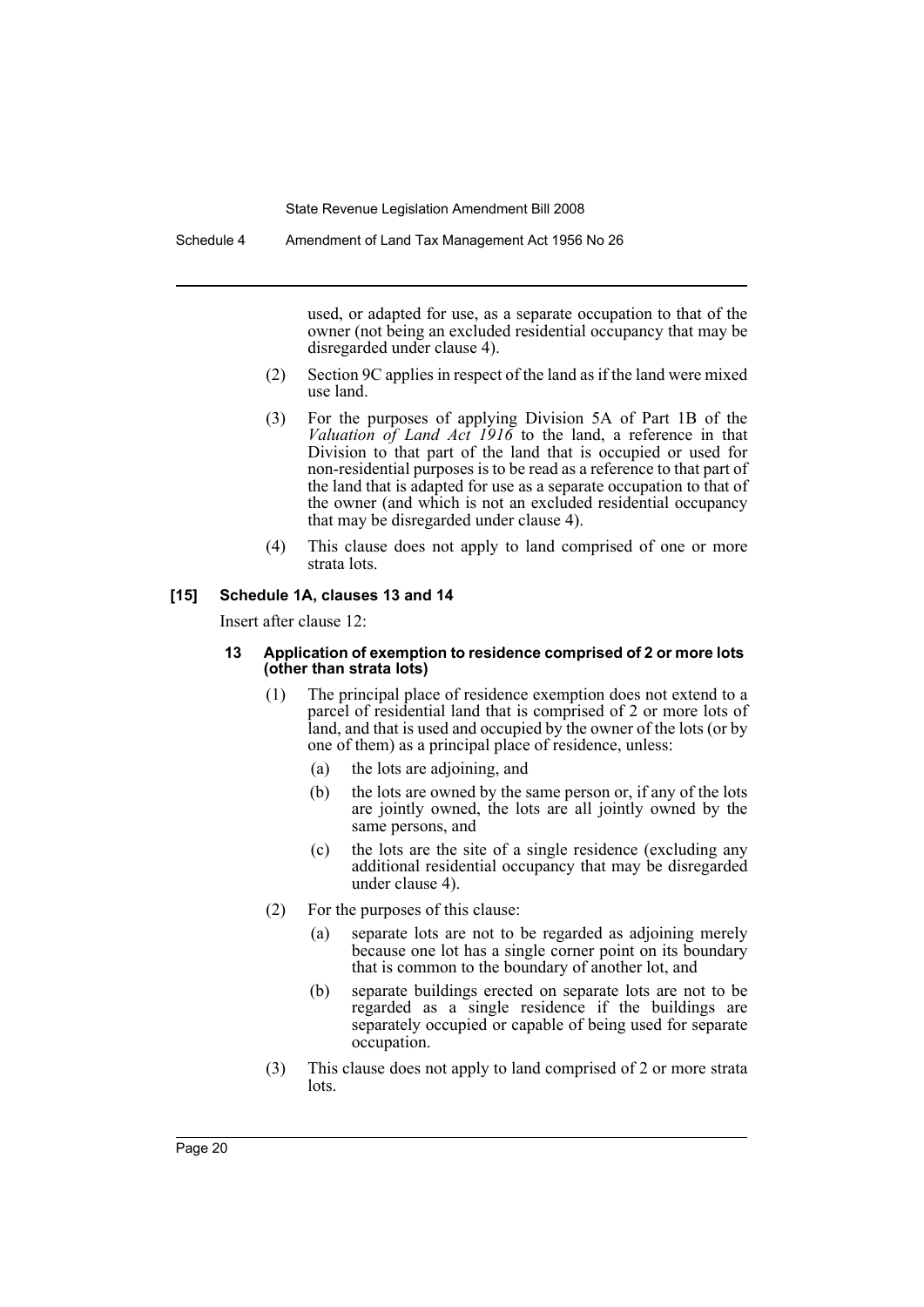Amendment of Land Tax Management Act 1956 No 26 Schedule 4

#### **14 Application of exemption to residence comprised of 2 or more lots in a strata plan**

- (1) The principal place of residence exemption does not extend to land that is comprised of 2 or more strata lots, and that is used and occupied by the owner of the lots (or by one of them) as a principal place of residence, unless:
	- (a) the strata lots (excluding any ancillary lot) have adjoining walls or floors, and
	- (b) the strata lots are owned by the same person or, if any of the strata lots are jointly owned, the strata lots are all jointly owned by the same persons, and
	- (c) the strata lots comprise a single residence (excluding any additional residential occupancy that may be disregarded under clause 4).
- (2) For the purposes of this clause, 2 or more strata lots are not to be regarded as comprising a single residence unless there is internal access between all the strata lots (other than any ancillary lot), such as internal connecting doors or internal staircases.
- (3) In this clause:

*ancillary lot* means a strata lot that is used for purposes ancillary to another strata lot and which is not used or adapted for habitation (for example, a garage or storage area).

#### **[16] Schedule 2 Savings and transitional provisions**

Insert at the end of clause 1A (1):

*State Revenue Legislation Amendment Act 2008*

## **[17] Schedule 2, Part 22**

Insert after Part 21:

## **Part 22 Provisions consequent on enactment of State Revenue Legislation Amendment Act 2008**

#### **45 Application of amendments**

The amendments made to this Act by the *State Revenue Legislation Amendment Act 2008* apply in respect of a land tax year commencing on or after the date of commencement of the amendments and do not affect any liability for land tax in respect of any land tax year commencing before that date.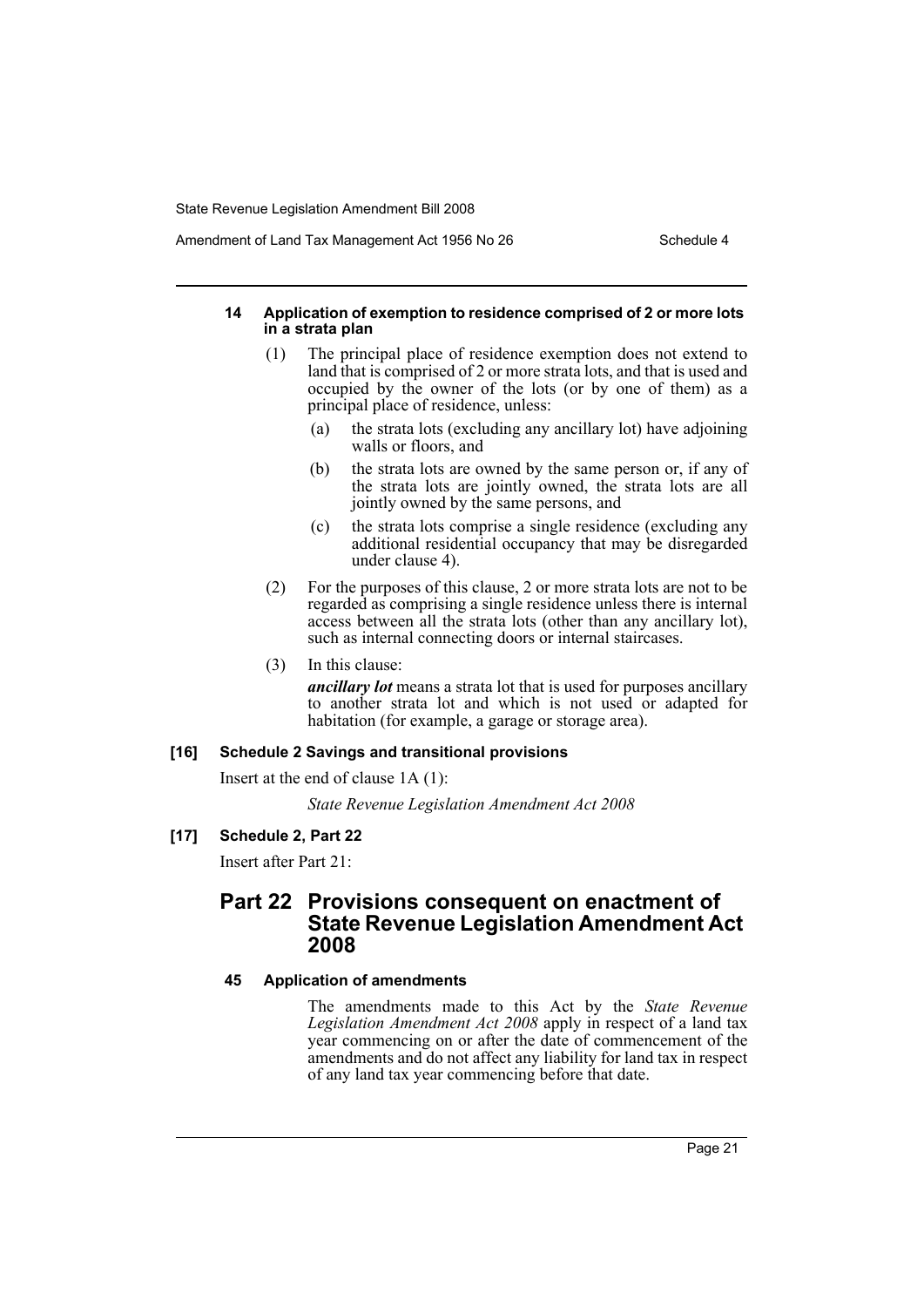Schedule 5 Amendment of Payroll Tax Act 2007 No 21

## <span id="page-22-0"></span>**Schedule 5 Amendment of Payroll Tax Act 2007 No 21**

(Section 3)

## **[1] Section 48 Non-profit organisations**

Omit section 48 (1) (c). Insert instead:

(c) a non-profit organisation having as its sole or dominant purpose a charitable, benevolent, philanthropic or patriotic purpose (but not including a school, an educational institution, an educational company or an instrumentality of the State).

## **[2] Section 70 Groups of corporations**

Omit section 70 (2) and the note at the end of the section.

## **[3] Section 74 Smaller groups subsumed by larger groups**

Insert at the end of the section (before the note):

(2) If 2 or more members of a group have together a controlling interest in a business (within the meaning of section 72), all the members of the group and the person or persons who carry on the business together constitute a group.

#### **[4] Schedule 1 Calculation of payroll tax liability for financial year commencing 1 July 2007 and subsequent financial years**

Insert in alphabetical order in clause 1:

*FY* is the number of days in the financial year.

## **[5] Schedule 1, clauses 4, 5, 8 and 9 (2)**

Omit "365" from the formulae, wherever occurring. Insert instead "FY".

## **[6] Schedule 3 Savings, transitional and other provisions**

Insert at the end of clause 1 (1):

*State Revenue Legislation Amendment Act 2008*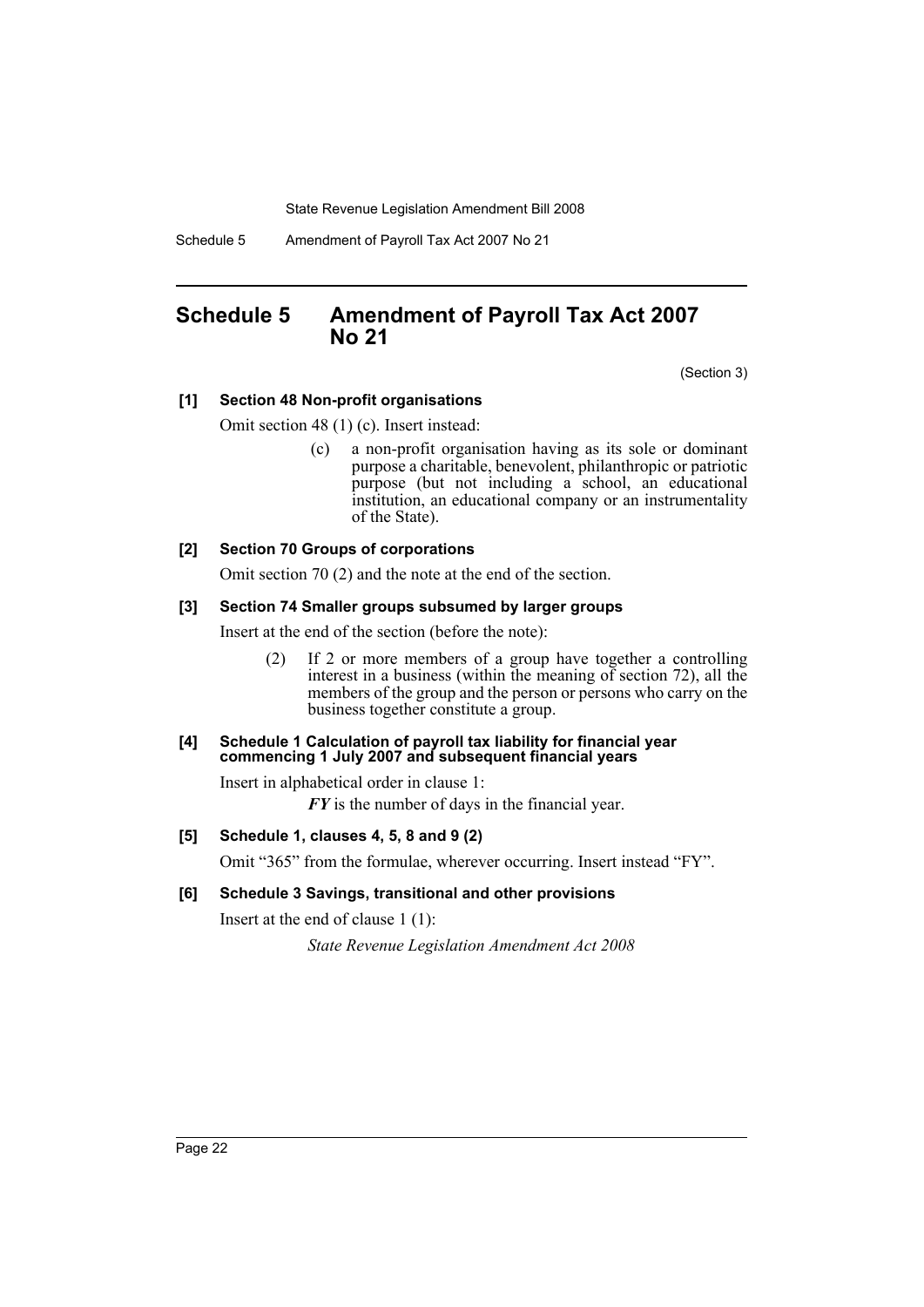Amendment of Payroll Tax Act 2007 No 21 Schedule 5

## **[7] Schedule 3, Part 3**

Insert after Part 2:

## **Part 3 Provisions consequent on enactment of State Revenue Legislation Amendment Act 2008**

## **16 Application of amendments**

The amendments made to Schedule 1 by the *State Revenue Legislation Amendment Act 2008* apply to the financial year commencing on 1 July 2007 and any subsequent financial year.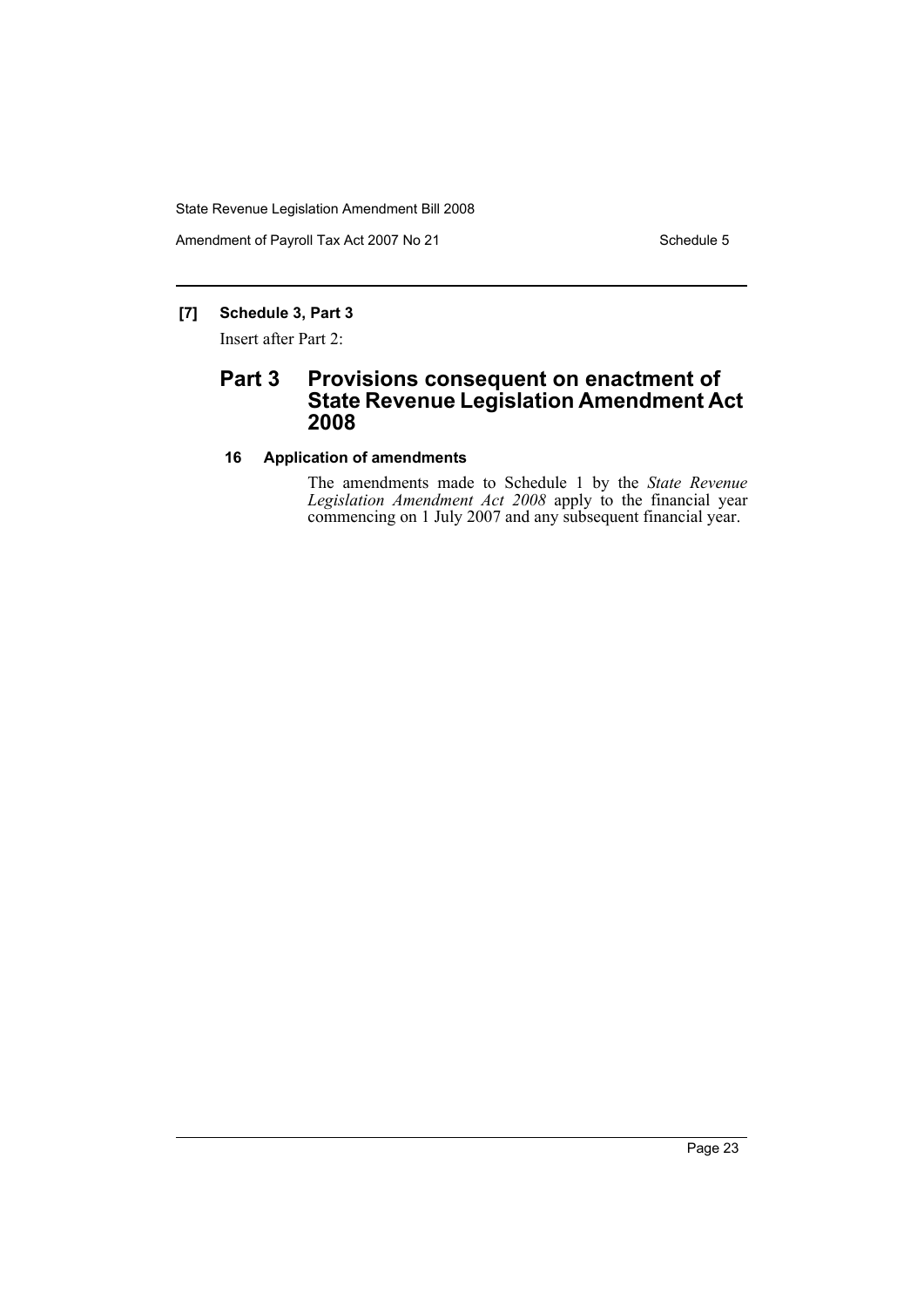Schedule 6 Amendment of Taxation Administration Act 1996 No 97

## <span id="page-24-0"></span>**Schedule 6 Amendment of Taxation Administration Act 1996 No 97**

(Section 3)

### **[1] Section 4 Meaning of "taxation laws"**

Omit "*Accommodation Levy Act 1997*", "*Debits Tax Act 1990*" and "*Stamp Duties Act 1920*".

## **[2] Section 80A Investigations for the purposes of recognised revenue laws**

Omit the definition of *recognised revenue law* from section 80A (5).

Insert instead:

*recognised revenue law* means a law of the Commonwealth, another State or a Territory that:

- (a) corresponds to a taxation law, or
- (b) is listed in Schedule 2.

#### **[3] Section 80A (6)**

Insert after section 80A (5):

(6) The Governor may, by proclamation, amend Schedule 2 by inserting, omitting or amending any matter.

### **[4] Section 82 Permitted disclosures—to particular persons**

Omit "or" from section 82 (b) (iv).

## **[5] Section 82 (b) (v)**

Insert after section 82 (b) (iv):

(v) the *Fines Act 1996*, or

## **[6] Section 82 (k) (xvi)**

Omit "or".

## **[7] Section 82 (k) (xvii)**

Insert after section 82 (k) (xvi):

(xvii) the Commissioner of NSW Fire Brigades or the Commissioner of the NSW Rural Fire Service, or

## **[8] Section 97 Review by Supreme Court**

Omit section 97 (3).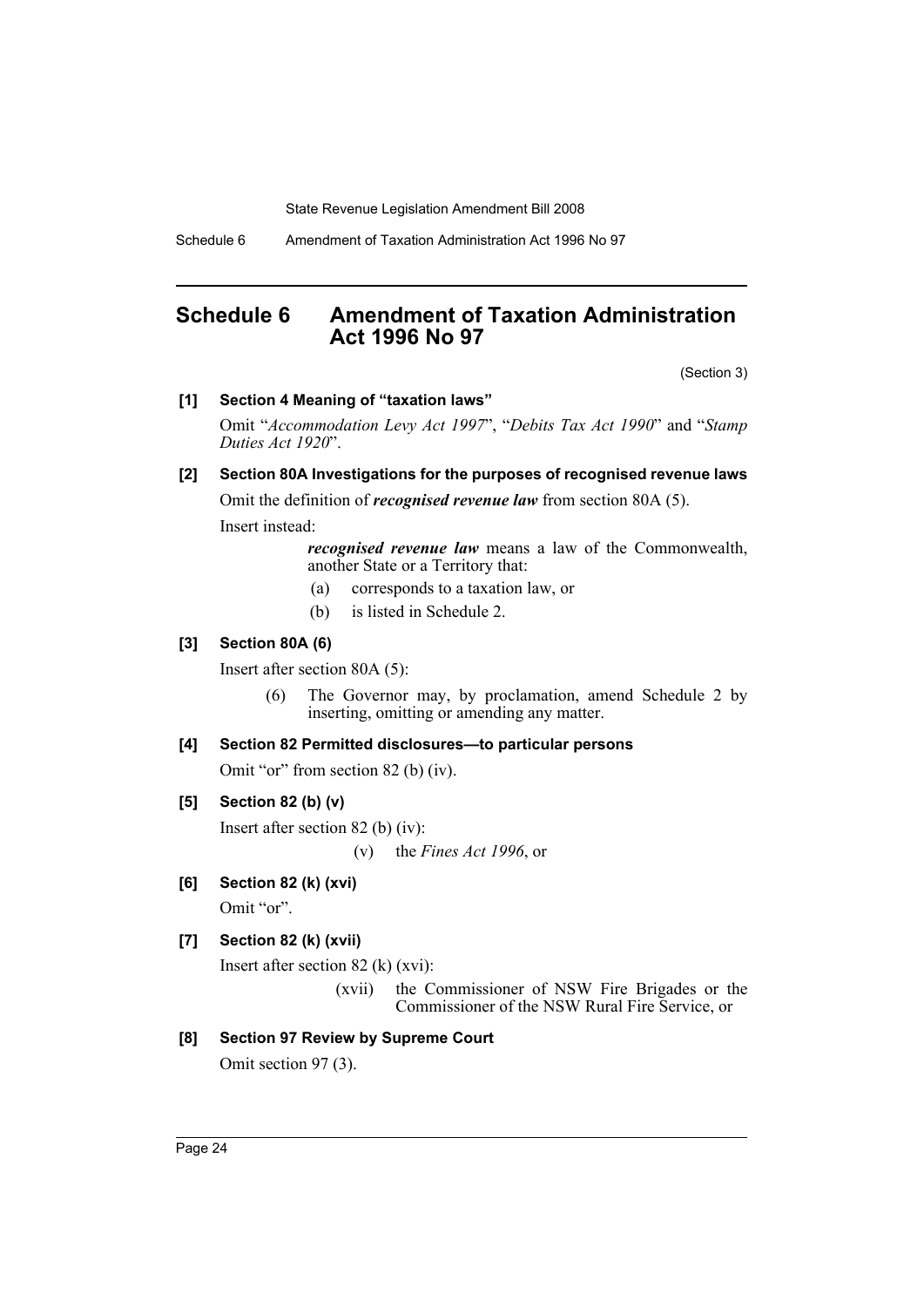Amendment of Taxation Administration Act 1996 No 97 Schedule 6

## **[9] Section 125 Proceedings for offences**

Omit "2 years" from section 125 (2). Insert instead "3 years".

**[10] Schedule 1 Savings, transitional and other provisions** Insert at the end of clause 1 (1):

*State Revenue Legislation Amendment Act 2008*

#### **[11] Schedule 1, Part 7**

Insert after Part 6:

## **Part 7 Provisions arising from enactment of State Revenue Legislation Amendment Act 2008**

#### **34 Application of amendments**

- (1) The amendments made to section 82 by the *State Revenue Legislation Amendment Act 2008* extend to the disclosure, on or after the commencement of the amendments, of information obtained under or in relation to the administration of a taxation law before the commencement of those amendments.
- (2) The amendment made to section 125 by the *State Revenue Legislation Amendment Act 2008* does not apply in respect of an offence alleged to have been committed before the commencement of that amendment (and section 125, as in force immediately before that amendment, continues to apply in respect of such an offence).

#### **35 Repeal of Debits Tax Act 1990**

The repeal of the *Debits Tax Act 1990* does not affect any liability for tax under that Act that arose before that repeal, and that Act, and this Act, as in force immediately before the repeal of the *Debits Tax Act 1990*, continues to apply in respect of any such liability.

#### **36 Repeal of Stamp Duties Act 1920**

This Act, as in force immediately before the repeal of the *Stamp Duties Act 1920*, continues to apply in respect of any liability for tax under the *Stamp Duties Act 1920*.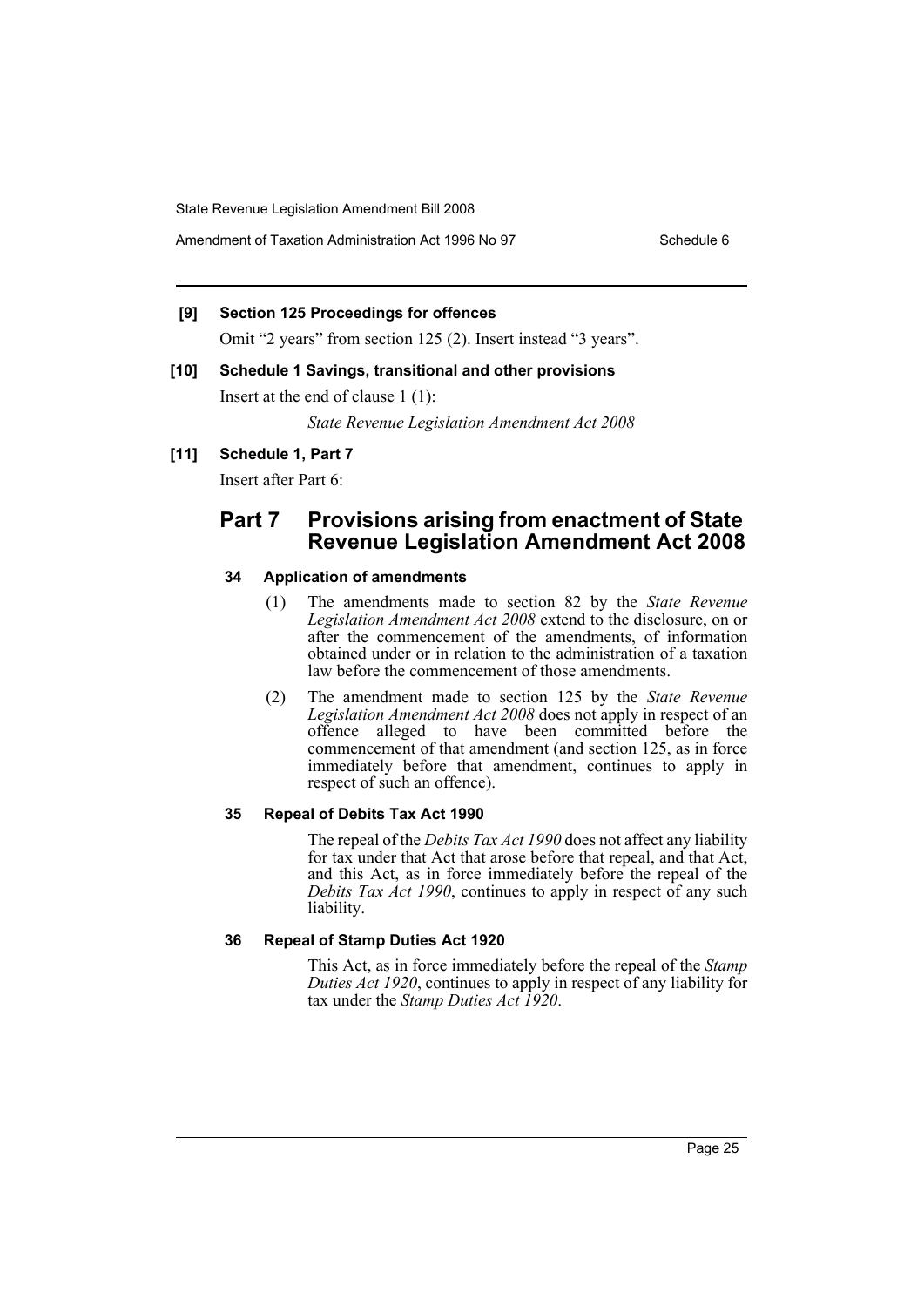Schedule 6 Amendment of Taxation Administration Act 1996 No 97

#### **[12] Schedule 2**

Omit the Schedule. Insert instead:

## **Schedule 2 Recognised revenue laws**

(Section 80A)

#### **Australian Capital Territory**

*Rates Act 2004 Utilities Act 2000 Utilities (Network Facilities Tax) Act 2006*

### **Commonwealth**

*A New Tax System (Goods and Services Tax) Act 1999 A New Tax System (Luxury Car Tax) Act 1999 A New Tax System (Wine Equalisation Tax) Act 1999 Fringe Benefits Tax Assessment Act 1986 Fuel Tax Act 2006 Income Tax Assessment Act 1936 Income Tax Assessment Act 1997 International Tax Agreements Act 1953 Petroleum Resource Rent Tax Assessment Act 1987 Product Grants and Benefits Administration Act 2000 Superannuation Guarantee (Administration) Act 1992 Taxation Administration Act 1953 Trust Recoupment Tax Assessment Act 1985*

#### **Northern Territory**

*Fuel Subsidies Act*

#### **Queensland**

*Community Ambulance Cover Act 2003 Fuel Subsidy Act 1997 Tobacco Products (Licensing) Act 1988*

## **South Australia**

*Petroleum Products Regulation Act 1995*

## **Victoria**

*Business Franchise (Petroleum Products) Act 1979*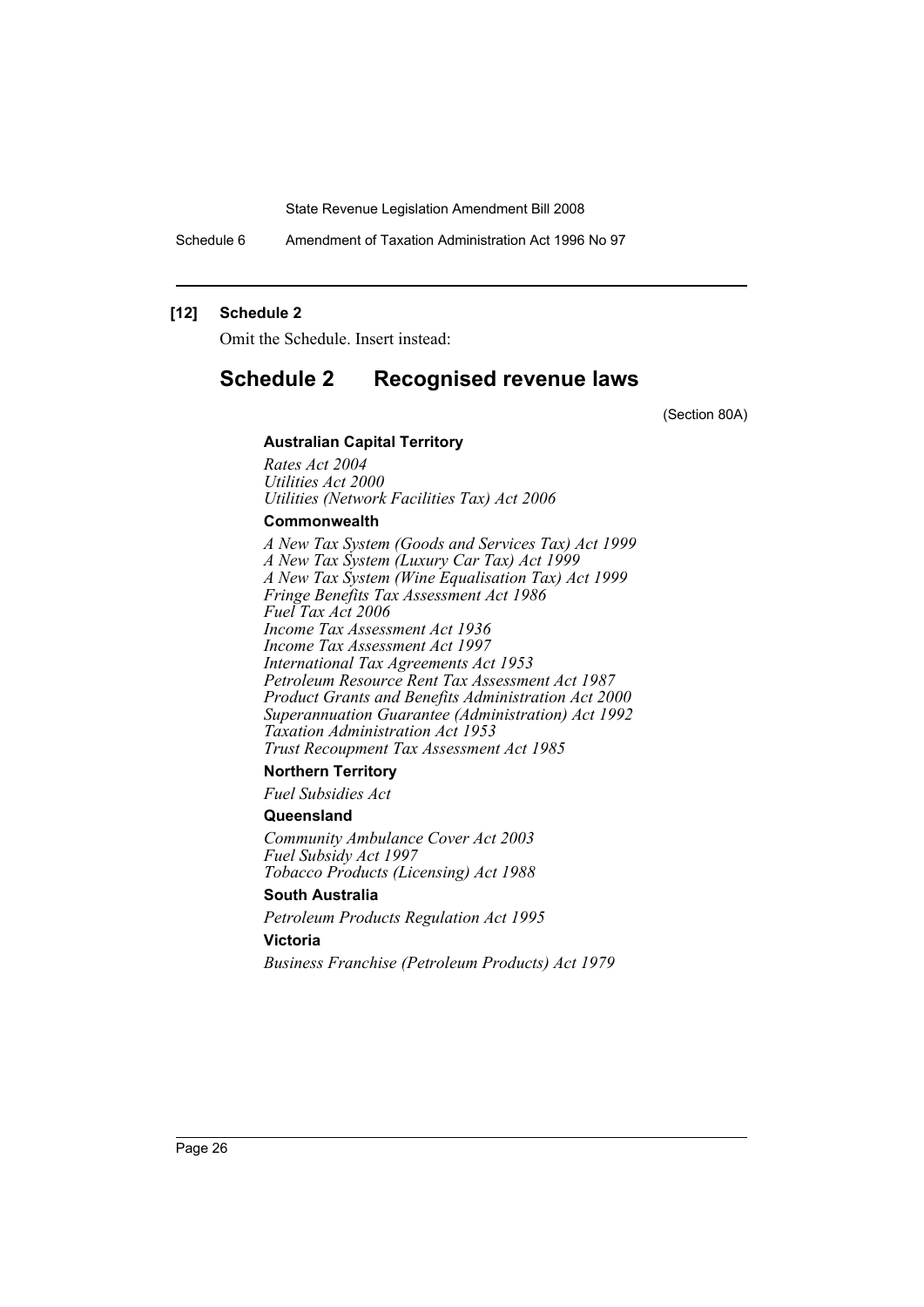Amendment of Unclaimed Money Act 1995 No 75 Schedule 7

## <span id="page-27-0"></span>**Schedule 7 Amendment of Unclaimed Money Act 1995 No 75**

(Section 3)

#### **[1] Section 3 Definitions**

Omit the definitions of *Commonwealth RSA Act*, *retirement savings account*, *RSA provider*, *superannuation fund* and *superannuation provider*.

Insert in alphabetical order:

*public sector superannuation provider* means a public sector superannuation provider within the meaning of Part 3A.

#### **[2] Section 3, definition of "officer"**

Insert "public sector" before "superannuation provider" wherever occurring.

#### **[3] Section 13A Definitions**

Omit the definitions of *approved deposit fund*, *exempt public sector superannuation scheme*, *fund*, *holder*, *member*, *regulated superannuation fund*, *superannuation fund*, *superannuation provider* and *trustee*.

Insert in alphabetical order:

*member* means a member of a public sector superannuation scheme.

*public sector superannuation provider* means a trustee of a public sector superannuation scheme.

*public sector superannuation scheme* means a State or Territory public sector superannuation scheme (within the meaning of section 18 of the *Superannuation (Unclaimed Money and Lost Members) Act 1999* of the Commonwealth) that is established:

- (a) by or under a law of New South Wales, or
- (b) under the authority of the Government of New South Wales or a body constituted by or under a law of New South Wales.

*trustee* means:

- (a) in relation to a public sector superannuation scheme that is an STC scheme within the meaning of the *Superannuation Administration Act 1996*, the SAS Trustee Corporation, and
- (b) in relation to any other public sector superannuation scheme, the trustee of the scheme within the meaning of section 10 (1) of the Commonwealth Superannuation Act.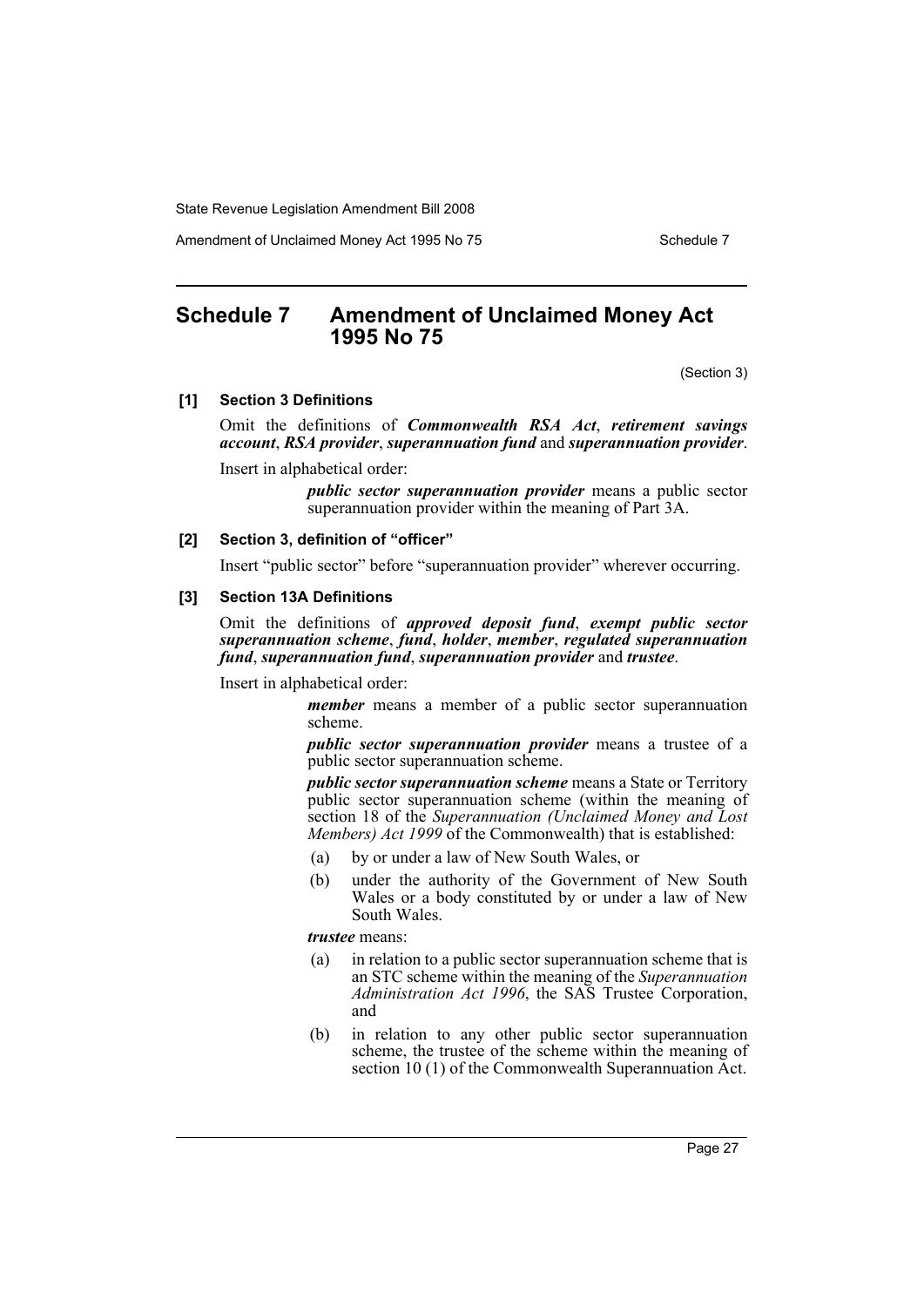Schedule 7 Amendment of Unclaimed Money Act 1995 No 75

#### **[4] Section 13A, definition of "beneficiary"**

Omit "superannuation fund".

Insert instead "public sector superannuation scheme".

#### **[5] Sections 13B, 13C, 13E, 13F, 13H, 13I and 27–29**

Omit "superannuation provider" and "superannuation provider's" wherever occurring.

Insert instead "public sector superannuation provider" and "public sector superannuation provider's" respectively.

#### **[6] Section 13B Return and payment of unclaimed superannuation benefits to Chief Commissioner**

Omit "the fund" wherever occurring in section 13B (6).

Insert instead "the public sector superannuation scheme".

#### **[7] Section 13I Discharge of liability**

Omit "his or her capacity as". Insert instead "its capacity as a".

# **[8] Section 13J Public sector superannuation provider not in breach of trust**

Omit "trustee of a superannuation fund".

Insert instead "public sector superannuation provider".

## **[9] Section 13K**

Omit the section. Insert instead:

## **13K Part applies to NSW public sector superannuation schemes**

This Part applies to a public sector superannuation scheme of New South Wales and the provisions of this Part apply to the scheme and to the trustee of the scheme despite any provision of any other Act or law.

#### **[10] Section 13L Extra-territorial operation**

Omit the section.

#### **[11] Section 27 Application of certain provisions of Taxation Administration Act 1996**

Omit "(other than sections 60, 63, 81–85, 111 and 126–128)" from section  $27(1)$ .

Insert instead "(other than the excluded provisions)".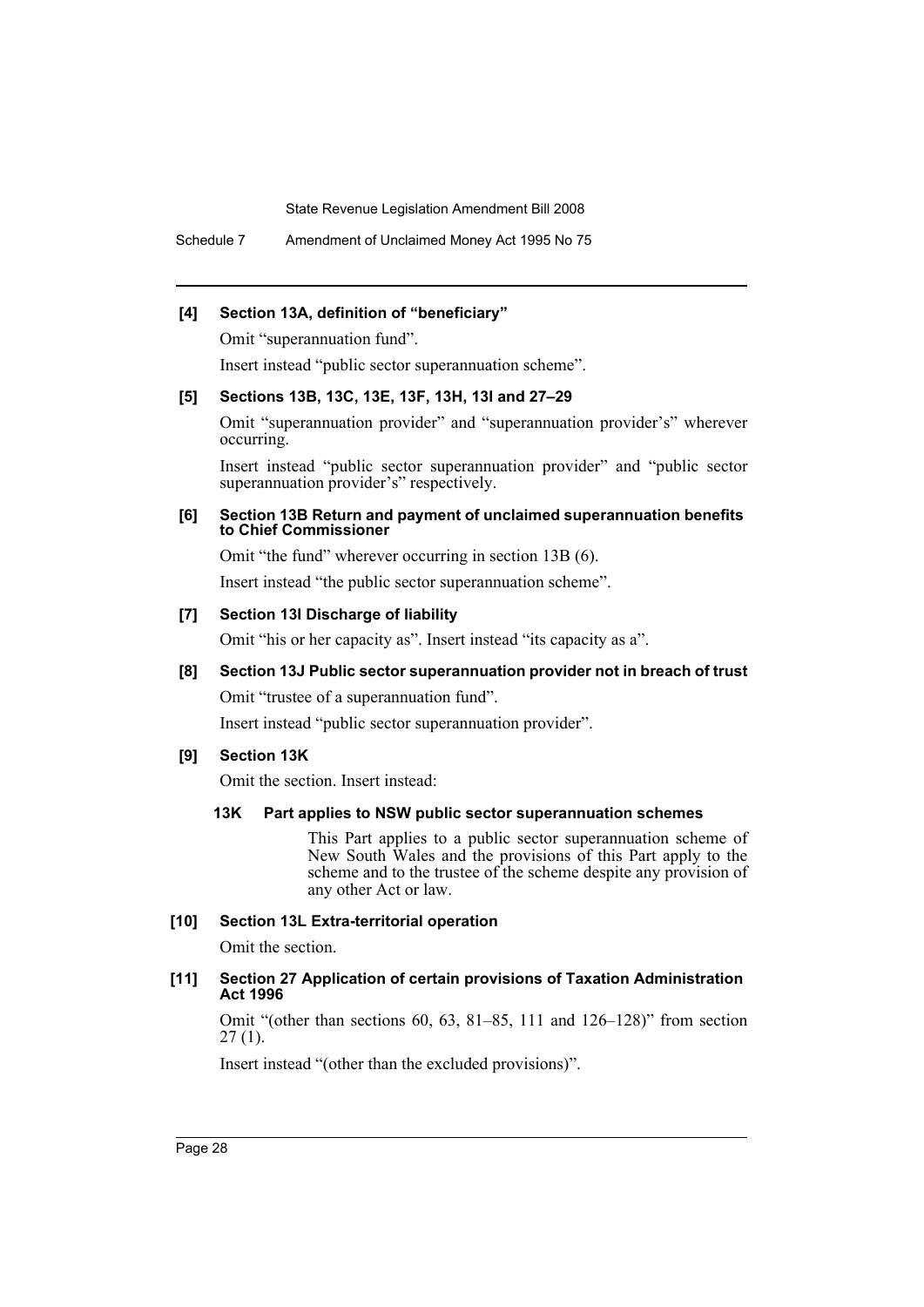Amendment of Unclaimed Money Act 1995 No 75 Schedule 7

## **[12] Section 27 (2)**

Omit "or RSA benefit".

## **[13] Section 27 (2)**

Omit "of the fund or a retirement savings account". Insert instead "of the scheme".

## **[14] Section 27 (4)**

Insert after section 27 (3):

- (4) For the purposes of this section, the *excluded provisions* are the following provisions of the *Taxation Administration Act 1996*:
	- (a) Division 2 of Part 7,
	- (b) sections 60 and 63,
	- (c) Divisions 2A and 3 of Part 9,
	- (d) Division 5 of Part 10,
	- (e) sections 111 and 126–128.

## **[15] Schedule 2 Savings, transitional and other provisions**

Insert at the end of clause 1 (1):

*State Revenue Legislation Amendment Act 2008*

## **[16] Schedule 2, Part 7**

Insert after Part 6:

## **Part 7 Provisions consequent on enactment of State Revenue Legislation Amendment Act 2008**

## **13 Application of amendments**

- (1) The amendments made to this Act by the *State Revenue Legislation Amendment Act 2008* (other than the amendments to section 27) are taken to have effect on and from 1 July 2007.
- (2) This Act, as in force immediately before 1 July 2007, continues to apply in respect of any unclaimed superannuation benefits in a fund managed or provided by a superannuation provider before 1 July 2007.